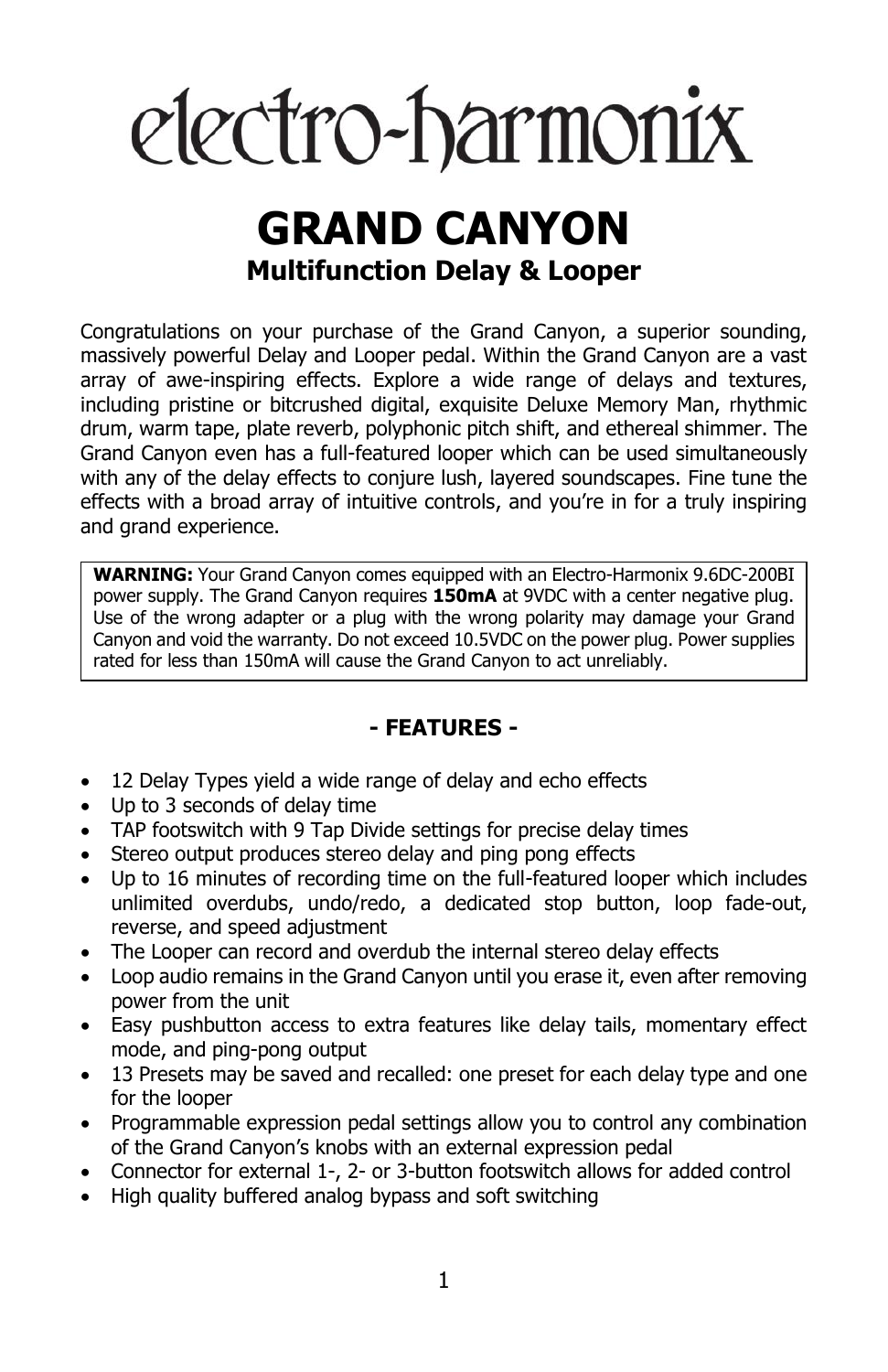# **TABLE OF CONTENTS**

| Delay Type Knob, Preset LED, and Mini Knobs  10                           |  |
|---------------------------------------------------------------------------|--|
|                                                                           |  |
|                                                                           |  |
|                                                                           |  |
|                                                                           |  |
|                                                                           |  |
|                                                                           |  |
|                                                                           |  |
|                                                                           |  |
|                                                                           |  |
|                                                                           |  |
| Secondary Mode Functionality [11, 1201] Secondary Mode Functionality [14] |  |
|                                                                           |  |
|                                                                           |  |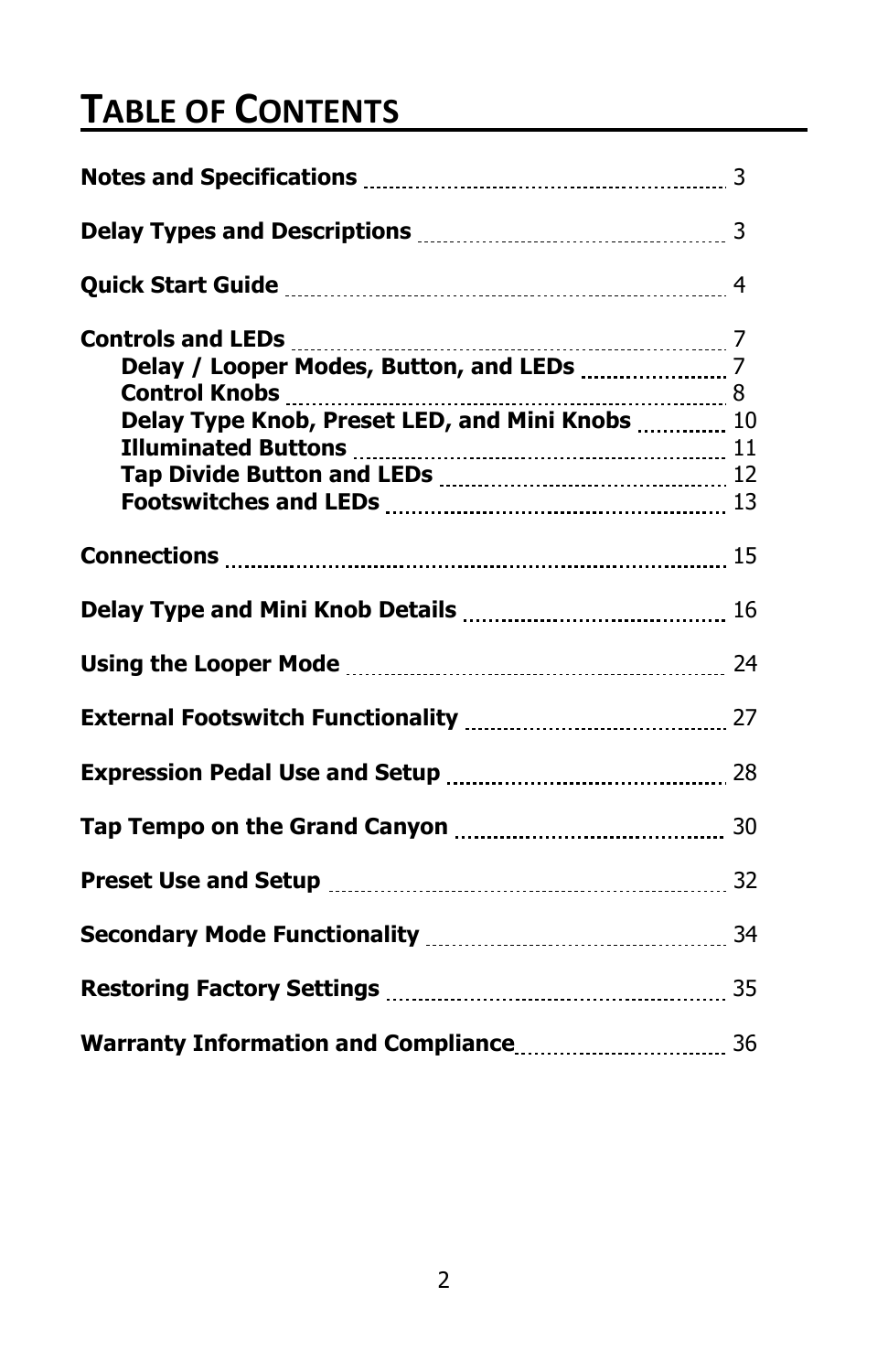# **NOTES AND SPECIFICATIONS**

- Audio input impedance:  $2M\Omega$
- Audio output impedance for each output: 550 $\Omega$
- Current draw: 150mA
- Maximum input signal level: +11 dBu
- Bypass: high quality analog buffered bypass when TAILS mode is disabled. DSP bypass when TAILS is enabled.

# **DELAY TYPES AND DESCRIPTIONS**

| <b>DELAY TYPE</b> | <b>DESCRIPTION</b>                                        |
|-------------------|-----------------------------------------------------------|
| <b>ECHO</b>       | Pristine 24-bit digital delay with available high or low  |
|                   | pass filtering and bit crush/sample rate reduction.       |
| <b>MOD</b>        | Digital delay with modulated delay time yielding flanger, |
|                   | chorus, vibrato, warble and more.                         |
| <b>MULTI</b>      | Multi-tap delay where you can set the exact number of     |
|                   | echo repeats (up to 31). Includes adjustable swell or     |
|                   | decay volume envelopes on repeats.                        |
| <b>REVERSE</b>    | An easy-to-use reverse delay with an intelligent pluck    |
|                   | detector algorithm for great sounding reverse echoes.     |
| <b>DMM</b>        | Faithful emulation of the classic Electro-Harmonix Deluxe |
|                   | Memory Man analog delay with available modulation.        |
| <b>TAPE</b>       | Faithful emulation of classic tape-based delays. Includes |
|                   | tape distortion and Wow & Flutter warble modulation.      |
| <b>REVERB</b>     | Lush plate reverb plus echo. Together they create         |
|                   | reverberant echoes and smooth spacious reverbs.           |
| <b>PITCH</b>      | EHX's heralded polyphonic pitch shifting + digital delay  |
|                   | create pitch-shifted echoes and cascading echo repeats.   |
| <b>SHIM</b>       | A mixture of octaves and modulated delay plus             |
|                   | compression creates shimmering cascaded soundscapes.      |
| <b>SAMPLE/</b>    | Play a note or strike a chord; the Grand Canyon repeats   |
| <b>HOLD</b>       | the echoes indefinitely until your next note or chord.    |
| <b>DRUM</b>       | Faithful emulation of a magnetic drum echo with a host    |
|                   | of playback head configurations for creating musical      |
|                   | rhythmic echo patterns.                                   |
| <b>DOUBLER</b>    | A short digital delay that thickens up a mono signal or   |
|                   | creates a stereo spread. Includes detune and delay time   |
|                   | offset of the left and right outputs.                     |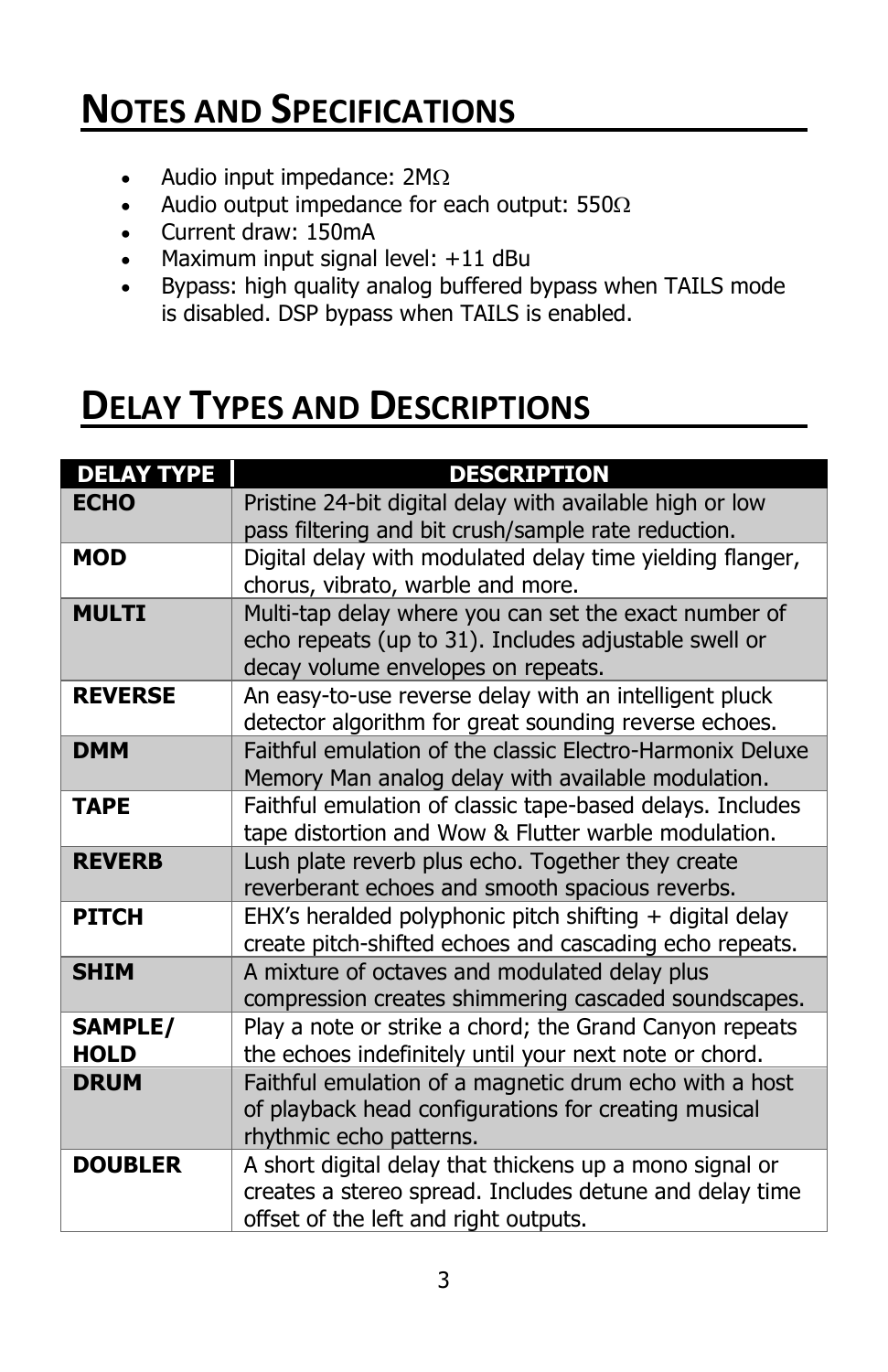### **PLUGGING IN THE GRAND CANYON**

- 1. Connect the supplied EHX9.6DC AC Adapter into the 9V jack at the top of the Grand Canyon. Plug the AC Adapter into an AC outlet.
- 2. Connect your guitar or other instrument into the INPUT jack using a standard 1/4" instrument cable. Connect the L OUT jack to your amp with another standard 1/4" instrument cable.
- 3. For stereo operation, connect R OUT to another amp.

# **DIALING IN A STANDARD DIGITAL DELAY EFFECT**

- 1. Ensure none of the buttons at the top left of the Grand Canyon, like TAILS, are lit. If any button is lit, press the button once to disable it.
- 2. Ensure that only the DELAY mode LED is lit. This LED is located in the center of the unit, just to the right of the DELAY knob. If the LOOPER LED is lit, press the small white Mode button located near the DELAY and LOOPER LEDs until only DELAY is lit.
- 3. Rotate the DELAY TYPE knob clockwise to the ECHO setting for a standard digital delay.
- 4. Set the two smaller knobs to the right of the DELAY TYPE knob to their middle positions.
- 5. Set the number of repeats with the FEEDBACK knob, the delay time with the DELAY knob, and the delay volume with the DELAY LVL knob.

# **TAPPING IN THE DELAY TIME**

- 1. Check that the TAP DIV setting is set to quarter note. If it is not, press the TAP DIV button until only the quarter note LED is lit.
- 2. Ensure that you are in Delay-only mode, and the LOOPER LED is off.
- 3. Press and release the TAP/LOOP footswitch two or more times. The delay time will now be equal to the time difference between your last two presses of the TAP/LOOP footswitch.
- 4. TAP DIV can now be pressed to choose different Tap Divisions.

### **CHOOSING A DELAY TYPE**

- 1. Rotate the DELAY TYPE knob in either direction until the desired DELAY TYPE LED is lit.
- 2. Check the parameter table on the Grand Canyon to see the parameters that can be adjusted by the two Mini Knobs for the chosen DELAY TYPE. Try turning the Mini Knobs to experiment with different delay effects.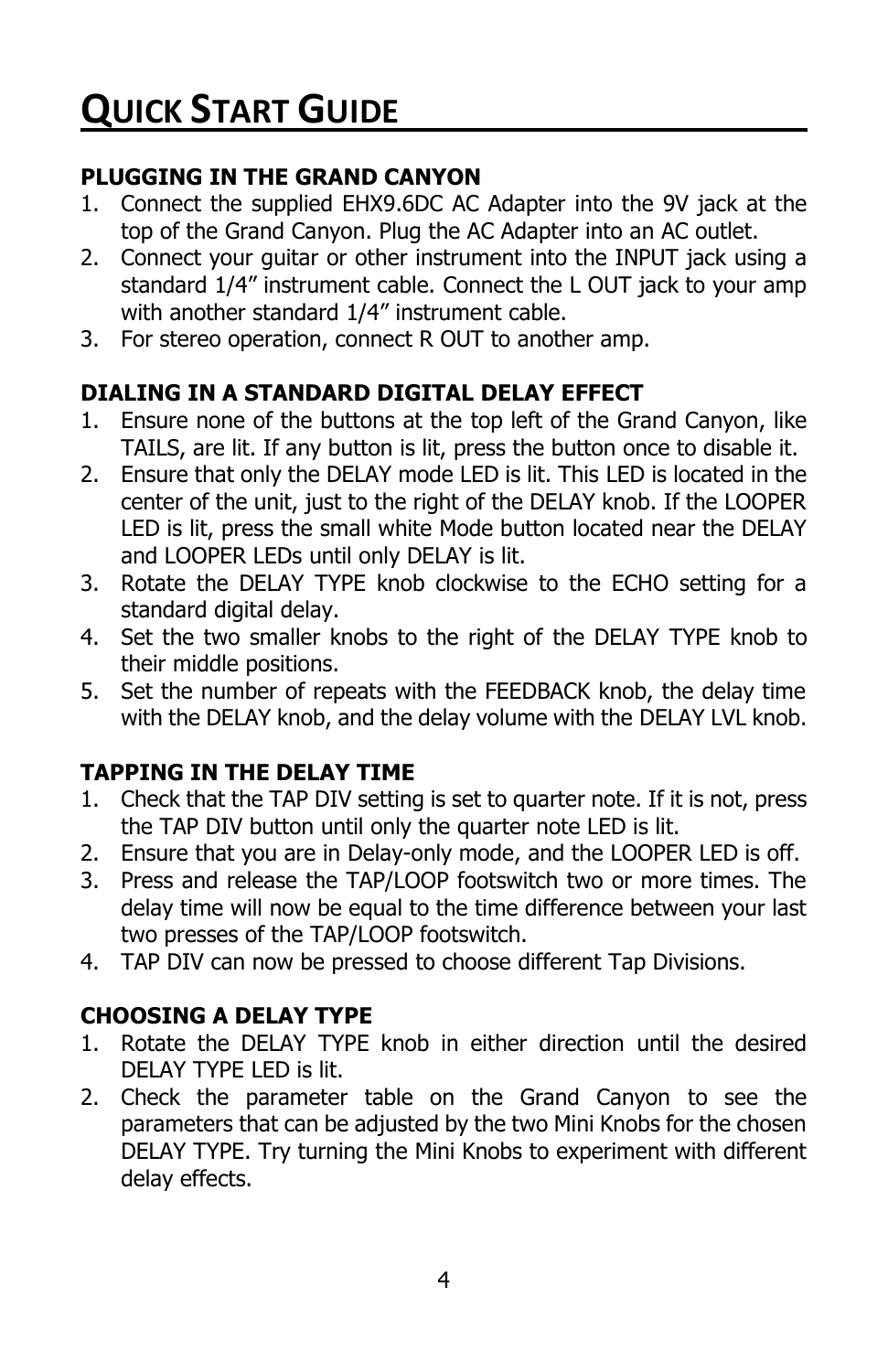# **CREATING A LOOP**

- 1. To create a loop, the LOOPER LED in the center of the Grand Canyon must be lit.
- 2. To cycle through the three modes Delay, Delay+Looper and Looper – press the small white Mode button within the DELAY/LOOPER group.
- 3. If you want to record a loop with the Grand Canyon's internal delay effects, make sure both the DELAY and LOOPER LEDs are lit.
- 4. If you want to record a loop without the Grand Canyon's effects, only the LOOPER LED should be lit.
- 5. To record your loop, press and release the TAP/LOOP FSW. The Grand Canyon begins recording immediately.
- 6. When you are ready to end loop recording, press the TAP/LOOP FSW again. The loop will begin playing back. The MEM and PLAY LEDs will now be lit.
- 7. To overdub over the loop, press the TAP/LOOP FSW while it is playing; the REC LED will light.
- 8. To stop loop playback double-tap the TAP/LOOP FSW. You may also stop by pressing the BYPASS/STOP FSW while in LOOPER only mode.

# **ADJUSTING LOOP PARAMETERS**

- 1. Once a loop is recorded you can change loop parameters. Make sure you are in Looper mode; the DELAY LED should be off.
- 2. While in Looper mode, the white knob functions are detailed by the second row of orange lettering. The following controls are active:
	- DRY CUT sets the volume of your dry signal
	- LOOP LVL sets the volume of loop playback
	- DUB LVL sets how much of previously recorded loop audio is preserved when overdubbing
	- FADEOUT sets how long it takes for a loop to fade out when playback is stopped
- 3. The mini knobs on the right side of the Grand Canyon control the direction and speed of the looper's playback. You may overdub in any speed or direction.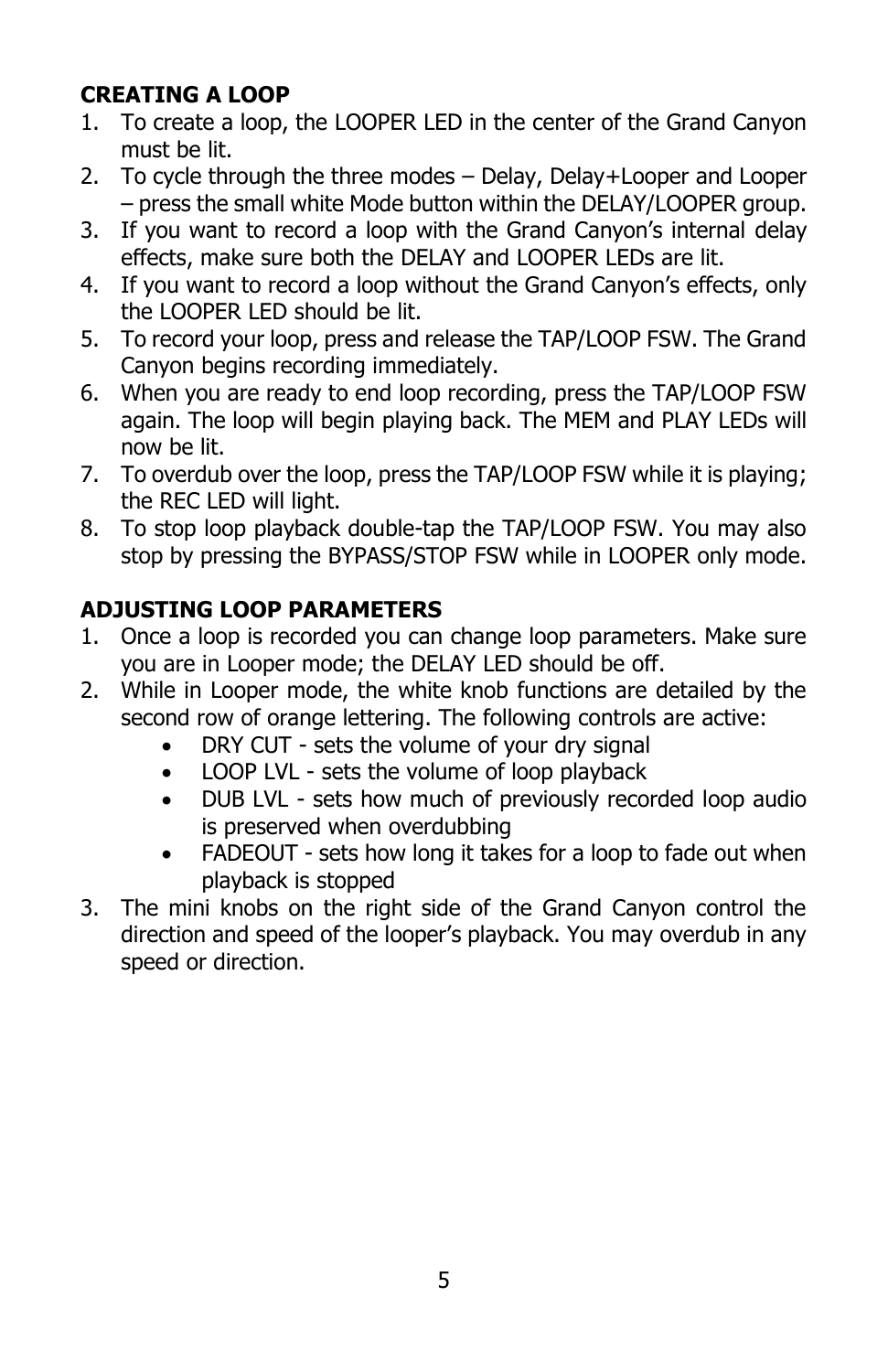# **USING AN EXPRESSION PEDAL**

- 1. Connect your expression pedal to the EXP jack.
- 2. While the EXP MODE button is off, the expression pedal acts like a volume control for your dry signal before it enters the Grand Canyon.
- 3. While the EXP MODE button is enabled, the expression pedal sweeps all parameters that are assigned to it for the currently selected Delay Type or Looper mode.
- 4. You may assign any knobs you like to be swept by the expression pedal. Additionally each knob may have a custom range and direction. See page 29 of the manual to learn how to create an Expression Setting for each Delay Type and for the looper.

# **SAVING A PRESET**

- 1. Once you have created a sound that you would like to save, press and hold the DELAY TYPE knob.
- 2. After about half a second, the PRESET LED will begin blinking rapidly. Continue holding down the DELAY TYPE knob.
- 3. After two seconds of holding down the DELAY TYPE knob, the PRESET LED will stop blinking and light up solid. You can now release the DELAY TYPE knob.
- 4. Your preset is saved in the currently selected Delay Type. You may save one preset for each of the 12 Delay Types and one preset for Looper mode.

### **RECALLING A PRESET**

- 1. Turn the DELAY TYPE knob to the Delay Type you want to recall.
- 2. Press and release the DELAY TYPE knob. The preset sound loads and the PRESET LED lights solid.
- 3. If you turn a knob or change a button setting, the PRESET LED will blink rapidly to indicate a preset is loaded but the setting has been altered.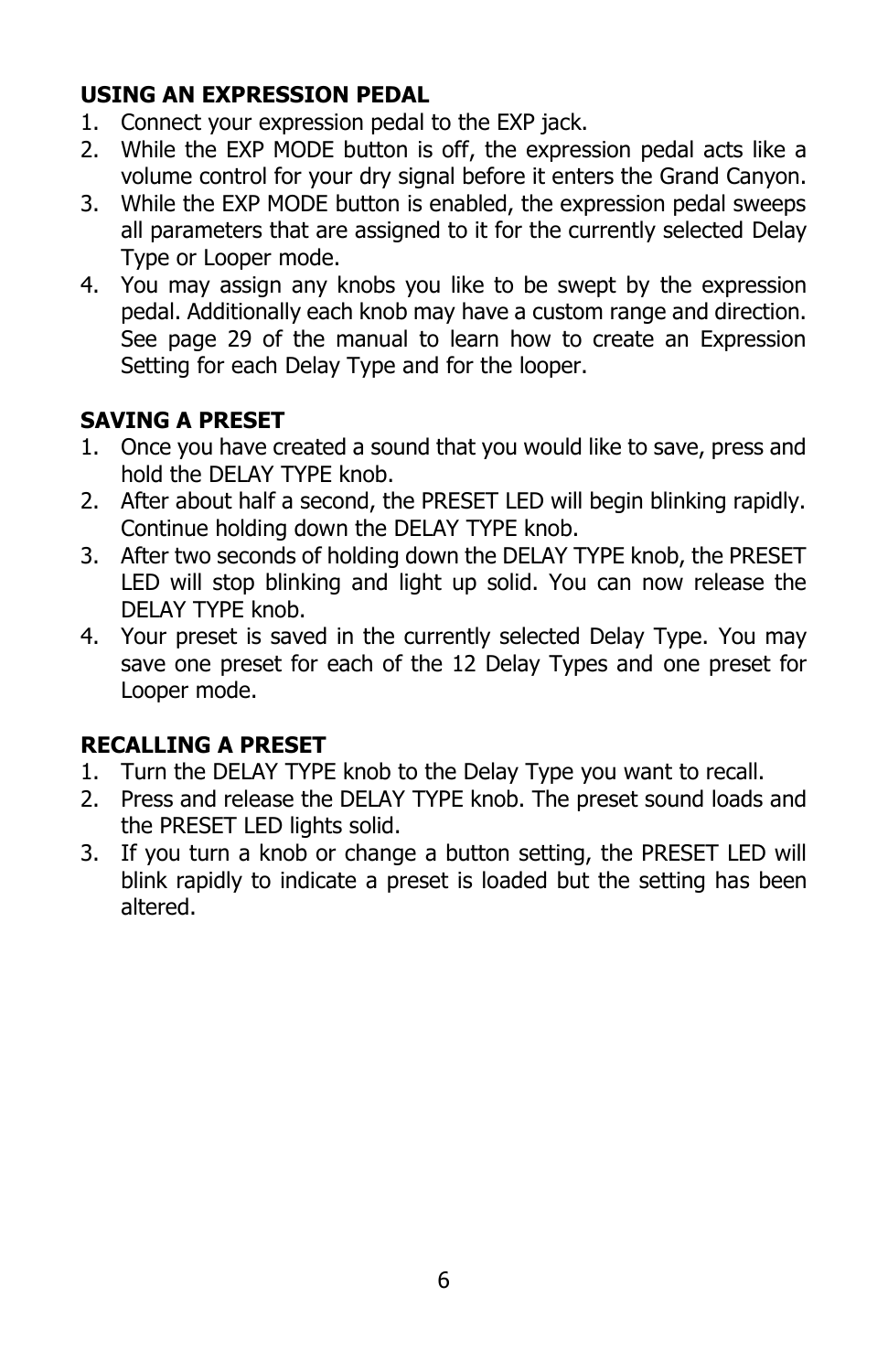# **- DELAY / LOOPER MODES, BUTTON, AND LEDS -**



The Grand Canyon has three functional modes: **Delay**, **Delay+Looper**, and **Looper**. To the right of the DELAY knob there is a small white Mode button and two LEDs labeled DELAY and LOOPER. Pressing the Mode button cycles you

through the three modes, allowing you to seamlessly integrate delay effects into your looping. You can also use an external footswitch to move between modes; see page 27 for more details on external footswitches. Tip: double tap the Mode switch to continue overdubbing when switching from Looper mode to Delay+Looper mode.

**DELAY Mode:** Active when DELAY LED is lit / LOOPER LED is unlit

- All controls modify the delay effects according to the red labels.
- The LOOP LVL knob sets loop volume if a loop is playing back.
- The TAP/LOOP footswitch works as a tap tempo button. Press and hold the TAP/LOOP footswitch to ramp up to maximum feedback.
- The BYPASS/STOP footswitch toggles between effect and bypass.

**DELAY+LOOPER Mode:** Active when DELAY and LOOPER LEDs are lit

- The delay effects are still active in Delay+Looper mode but you can now access the looper function using the TAP/LOOP footswitch which no longer performs the tap tempo function.
- The TAP/LOOP footswitch handles the following Looper functions: Play, Record, Overdub, Undo, Redo, Stop and Erase. See page 13.
- Play along with your loop while using the internal delay effects, and the looper can record and overdub all stereo delay effects.
- The delay controls labeled in red remain active; the LOOP LVL knob sets loop playback volume.
- The BYPASS/STOP footswitch toggles between effect and bypass modes for the delay effect and can function as a tap tempo switch.

**LOOPER Mode:** Active when LOOPER LED is lit / DELAY LED is unlit

- The Grand Canyon's delay effects are deactivated in this mode.
- The four white knobs control the looper, with their functions listed in the second level of orange text beneath the knobs.
- The TAP/LOOP footswitch handles the following looper functions: Play, Record, Overdub, Undo, Redo, Stop and Erase. See page 13.
- The BYPASS/STOP footswitch stops the loop with one press.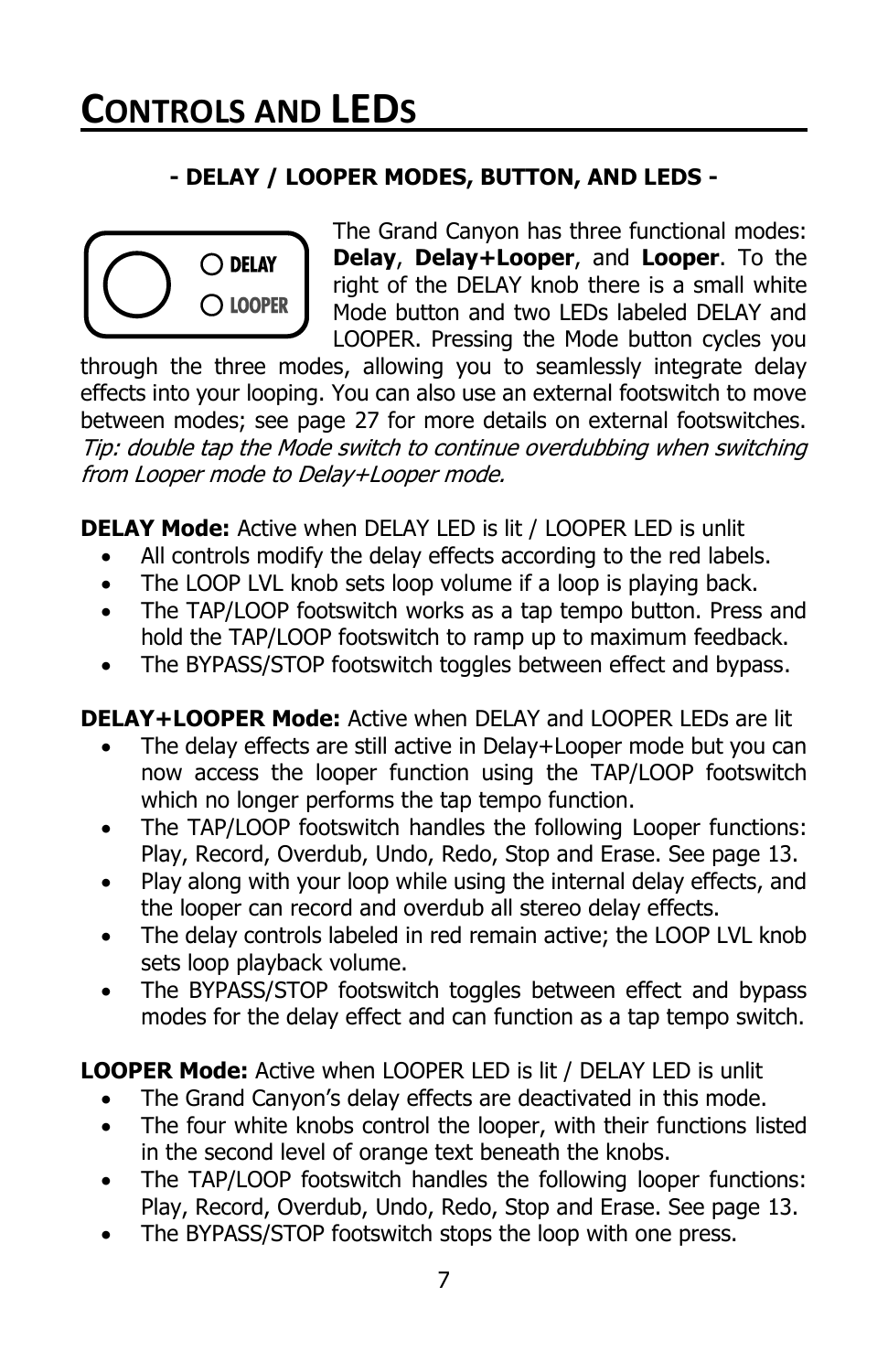#### **- CONTROL KNOBS -**



The four knobs on the left side of the Grand Canyon control the main parameters of the delay effects and the looper. These knobs have different functions depending on the current mode. The top row of red labels specifies the delay-specific functions of the knobs, while the bottom row of orange labels specifies the looper-specific functions of the knobs. The chart below lists which functions are active in each mode:

| Mode              | <b>Knob Functions</b> |             |                 |                |  |  |  |  |
|-------------------|-----------------------|-------------|-----------------|----------------|--|--|--|--|
| <b>Delay Mode</b> | DELAY LVL             | $100P$ LVL* | <b>FEEDBACK</b> | <b>DELAY</b>   |  |  |  |  |
| Delay+Looper      | DELAY LVL             | LOOP LVL    | <b>FEEDBACK</b> | DFI AY         |  |  |  |  |
| Looper Mode       | DRY CUT               | LOOP LVL    | DUB LVL         | <b>FADEOUT</b> |  |  |  |  |

**\*Note:** In Delay Mode, the LOOP LVL control is only active if a loop was playing before entering Delay Mode.

#### **Delay parameters**

**DELAY LVL –** Wet/dry control that sets the balance between your dry signal and the delay effects produced by the Grand Canyon. When this knob is at the minimum position, the output is only your dry signal. As the knob is turned up, the delay output increases in volume. As the knob is turned past 2 o'clock, the dry signal decreases in volume. When the knob is at the maximum position, the output is only the delay output. Note: in Sample/Hold, the dry signal remains at unity volume even as DELAY LVL is turned to maximum.

**FEEDBACK –** Controls the number of repeats of the delayed signal. As this knob is turned clockwise, the number of repeats increases.

**DELAY –** Controls the delay time of the Grand Canyon for all Delay Types. Turn this knob clockwise to increase the delay time. Most Delay Types range from 5 milliseconds to 3 seconds but some Delay Types have different ranges.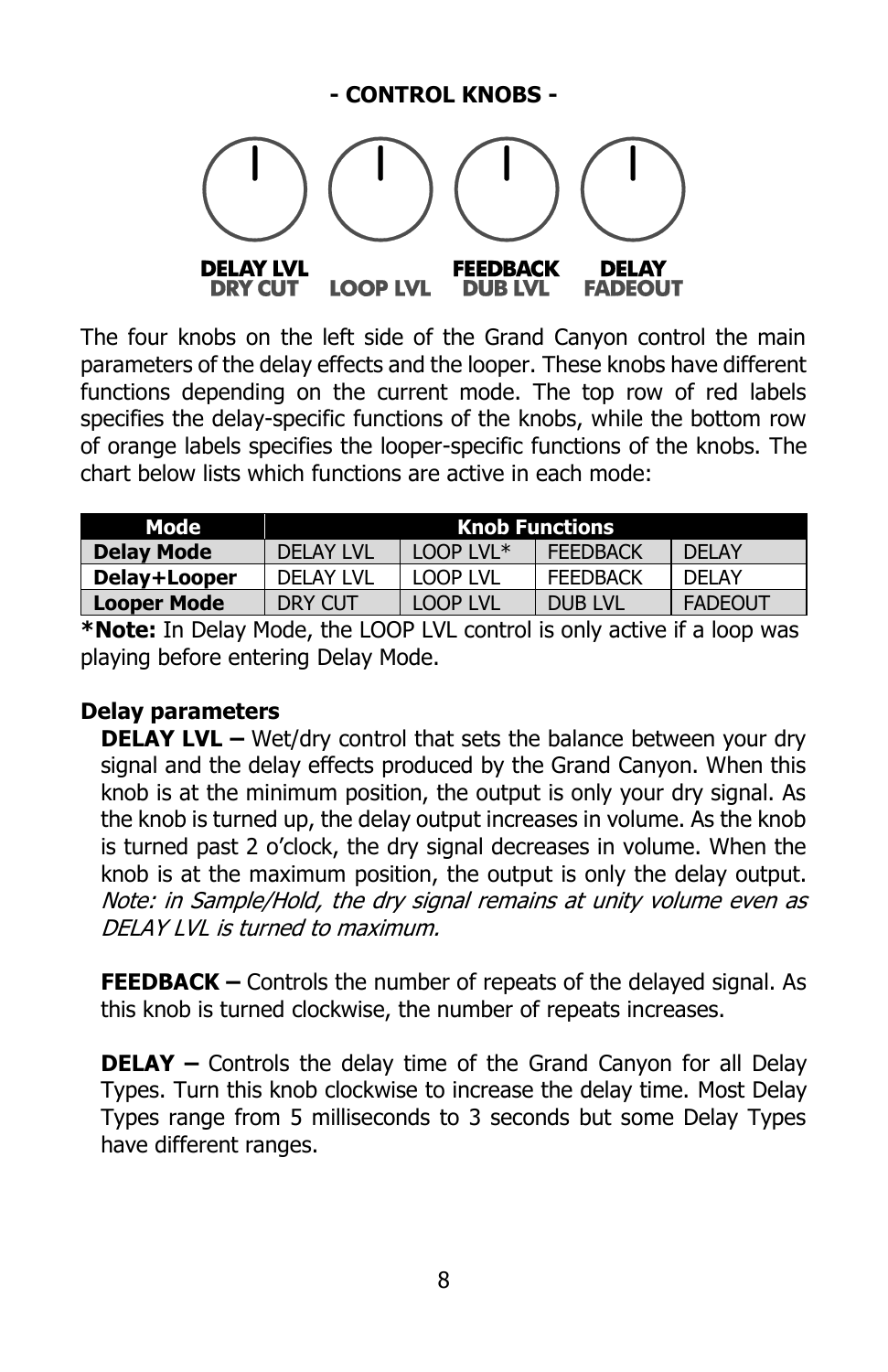### **Looper parameters**

**DRY CUT** – Works as a reverse volume control for your dry signal. Your dry signal is loudest when the knob is turned down to its minimum or counter-clockwise position. The DRY volume decreases as the knob is turned clockwise.

**LOOP LVL –** Controls the output volume of the looper's playback. Note: In Delay mode, this knob is only active if a loop was already playing before switching to Delay mode.

**DUB LVL –** While overdubbing in LOOP mode, this knob acts like a feedback control for the looper. While overdubbing, older layers of loop audio may lose volume each cycle based on the setting of the DUB LVL knob. Rotating the knob counter-clockwise progressively lowers the volume of the previously recorded audio with each loop cycle. At the maximum knob position, previous loop audio levels remains constant during overdub. Upon exiting Looper mode, the DUB LVL knob setting remains fixed until you return to Looper mode and move the knob again.

**FADEOUT –** When a loop is stopped, this knob sets the loop's fadeout time from the current volume level to silent. As you turn FADEOUT clockwise, the fadeout time increases, ranging from instantaneous in the fully counter-clockwise position to 60 seconds in the fully clockwise setting. Upon exiting Looper mode, the FADEOUT knob setting remains fixed until you return to Looper mode and move the knob again.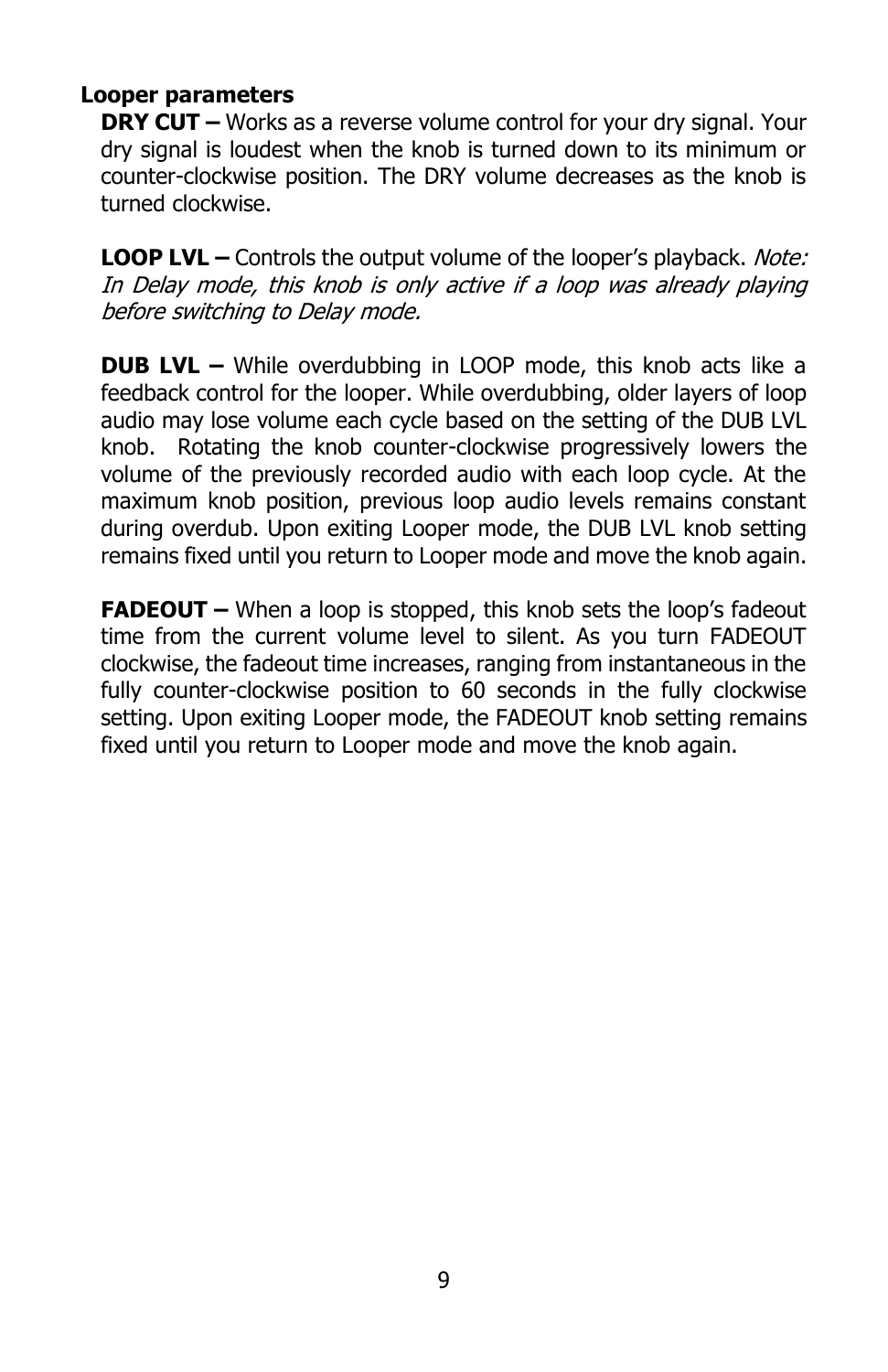### **- DELAY TYPE KNOB, PRESET LED, AND MINI KNOBS -**



#### **DELAY TYPE Knob**

This knob is a rotary encoder that selects which of the Grand Canyon's Delay Types is active. The list ranges from ECHO at the top to DOUBLER at the bottom.

One preset can be saved for each Delay Type and for the looper using the DELAY TYPE knob. Press and hold DELAY TYPE to save a preset in the currently selected Delay Type, or for the looper while in Looper mode. Press and release DELAY TYPE to recall the preset for the selected Delay Type or for Looper mode. The PRESET LED provides a visual indication for the current preset state:

**PRESET LED Off:** You are in What You See Is What You Get (WYSIWYG). All current knob positions represent the effect being generated.

**PRESET LED On:** The preset is loaded for the currently selected Delay Type, or if LOOPER mode is selected, then the looper preset is loaded.

**PRESET LED Blinking:** There are two situations where the PRESET LED blinks: 1) while saving a preset or 2) changing a knob or button setting after loading a preset. If you load a preset and then move a knob, the new knob position takes over for only that particular parameter and the PRESET LED blinks. If you return the recently moved knob to the position that is saved in the preset, the PRESET LED lights solid again.

#### **Miniature Parameter Knobs**

To the right of the DELAY TYPE knob are two Mini Knobs whose functions change depending on the selected Delay Type. On the face of the Grand Canyon, below the Mini Knobs, there is a table listing the available Mini Knob functions for each Delay Type. Detailed descriptions of each function start on page 16 of this manual. Looper mode also has two parameters assigned to the Mini Knobs. Upon exiting Looper mode, the loop's Mini Knob positions remain fixed until you return to Looper mode.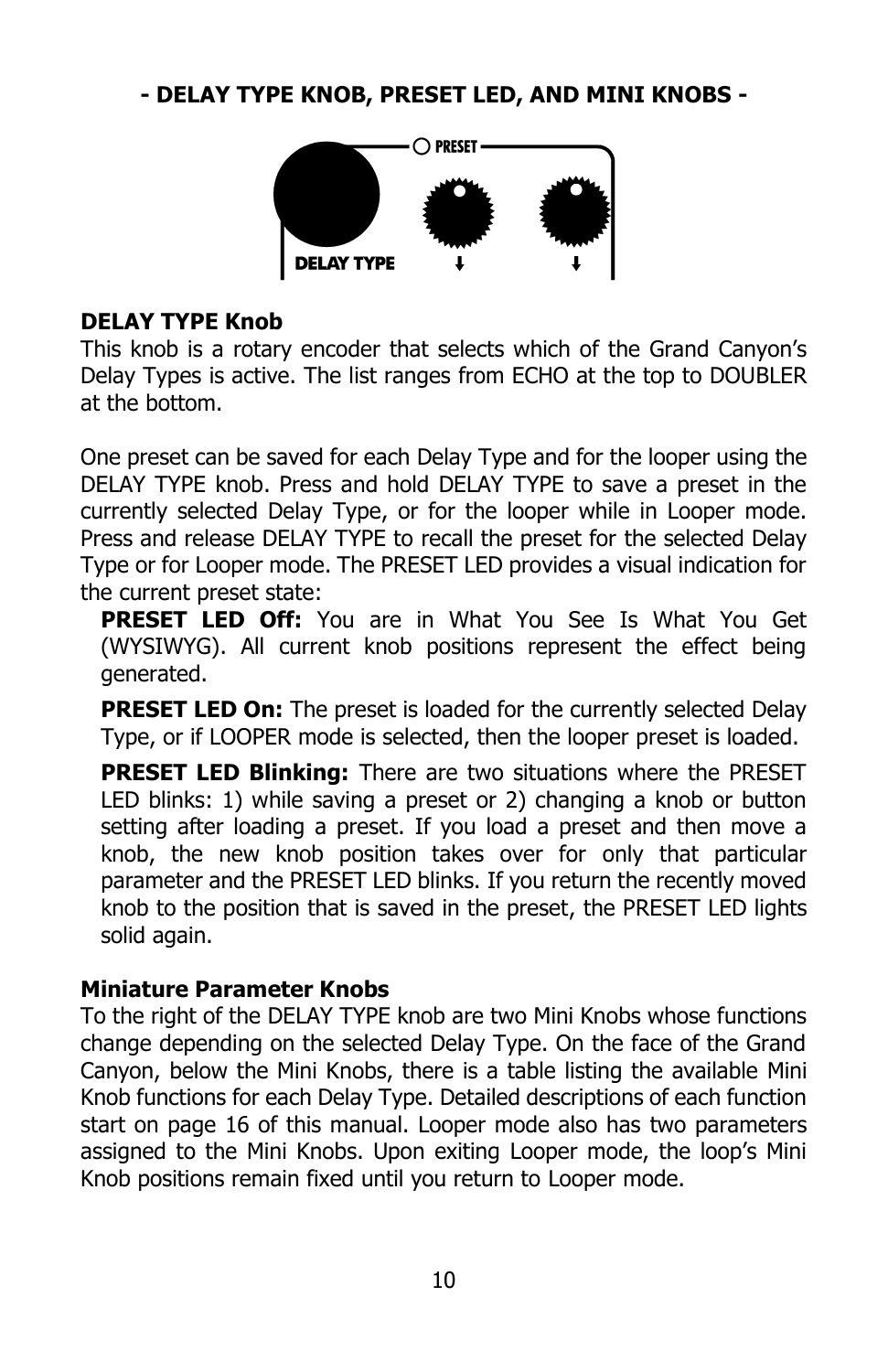### **- ILLUMINATED BUTTONS -**



**EXP MODE Button** - When this button is lit, EXP MODE is enabled. When an external expression pedal or control voltage is connected to the EXP jack on the rear of the Grand Canyon, you can control any combination of knob parameters with your foot. When the EXP MODE button is disabled (button is not lit), the external expression pedal acts as a volume pedal for the dry signal and the signal into the delay effect. This button is also used to set up Expression Settings (see page 29 for this procedure).

**MOMENT Button** – While in Delay or Delay+Looper modes, enabling MOMENT changes the function of the BYPASS/STOP footswitch to only allow the delay effects while the footswitch is pressed down. The delay effects are bypassed when the footswitch is released. When MOMENT is disabled, the BYPASS/STOP footswitch works like a normal latching footswitch, toggling between bypass and effect modes with each press and release of the footswitch. The MOMENT button has no function in Looper mode. TIP: Use the MOMENT button in conjunction with tails to pinpoint exactly which notes or segments of a phrase receive delay effects.

**TAILS Button** – When TAILS is enabled, the echoes continue to repeat after the pedal switches to bypass or to Looper mode, with the number of repeats set by the FEEDBACK knob. Anything you play after entering bypass will not go through the delay effect. If the pedal is set for infinite feedback (i.e. the FEEDBACK knob is set to maximum), the repeats continue until you turn down the FEEDBACK knob or switch to a different Delay Type. When TAILS is disabled, all repeats stop as soon as the bypass switch is pressed or the pedal enters Looper mode.

Note**:** In Sample/Hold, repeats will not continue indefinitely when Tails are ON. The repeats will fade out over half a second upon entering Bypass.

**PING PONG Button** – The PING PONG function bounces each delay repeat back and forth between the left and right outputs. When PING PONG is disabled, each repeat is sent to both the left and right outputs. The PING PONG button has no function in Looper mode.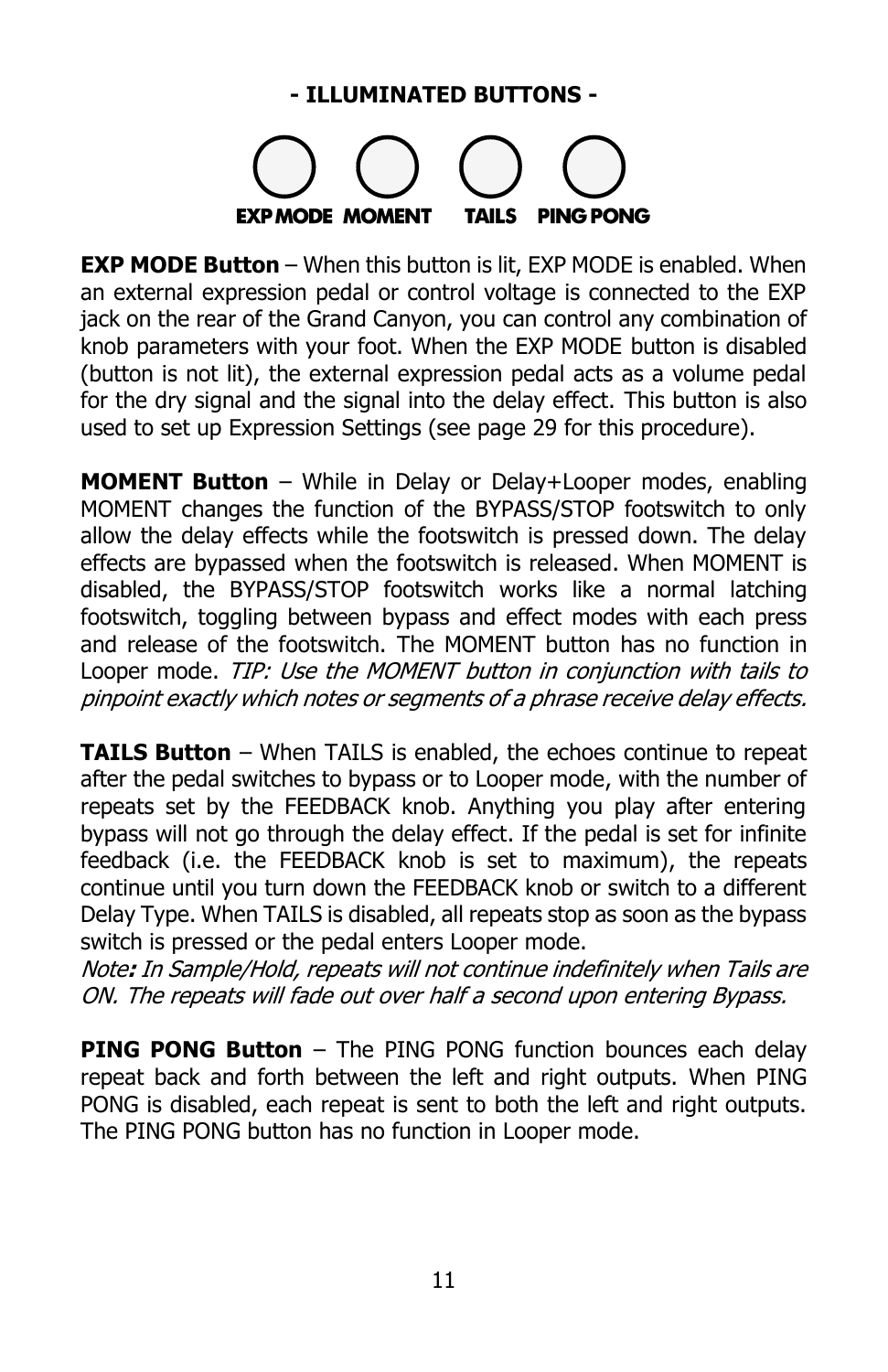### **- TAP DIVIDE BUTTON AND LEDS -**



The TAP DIV function sub-divides the tempo tapped in via the TAP/LOOP footswitch to create shorter or longer delay times in sync with your tap time. It assumes that what is tapped is a quarter note. TAP DIV then divides the quarter note to produce delay times rhythmically in time with the tap tempo.

The current DELAY knob setting can also be divided by the TAP DIV button. When you turn the DELAY knob, the range is always based on a quarter note length. After you set the DELAY knob, pressing the TAP DIV button selects the divide ratio of the delay time for each TAP DIV setting.

The TAP DIV button cycles through the nine available Tap Divide settings. There are three main divisions: quarter note -  $\bullet$ , eighth note -  $\bullet$ , and sixteenth note -  $\clubsuit$ . Each division can be further broken down into its triplet and dotted versions. The TAP DIV LEDs will light to show the current tap divide setting, and once set will blink at the current delay time.

The following table provides an example of how each Tap Divide changes your delay time whether the delay time is set by the TAP/LOOP footswitch or DELAY knob. The tapped time in this example is 600ms.

| <b>TAP DIV Mode</b>    | Graphic          | <b>Divide</b><br><b>Ratio</b> | <b>Delay Time (for 600 ms)</b><br><b>TAP time)</b> |
|------------------------|------------------|-------------------------------|----------------------------------------------------|
| <b>Quarter Note</b>    |                  | 1/1                           | 600 ms                                             |
| Quarter Note Triplet   | ≸ + 3            | 2/3                           | $400$ ms                                           |
| Dotted Quarter Note    | + DOT            | 3/2                           | 900 ms                                             |
| Eighth Note            |                  | 1/2                           | $300$ ms                                           |
| Eighth Note Triplet    | $\mathbf{r}$ + 3 | 1/3                           | $200$ ms                                           |
| Dotted Eighth Note     | $+$ DOT          | 3/4                           | 450 ms                                             |
| Sixteenth Note         |                  | 1/4                           | $150 \text{ ms}$                                   |
| Sixteenth Note Triplet | $\mathbf{f}$ + 3 | 1/6                           | $100$ ms                                           |
| Dotted Sixteenth Note  | + DOT            | 3/8                           | 225 ms                                             |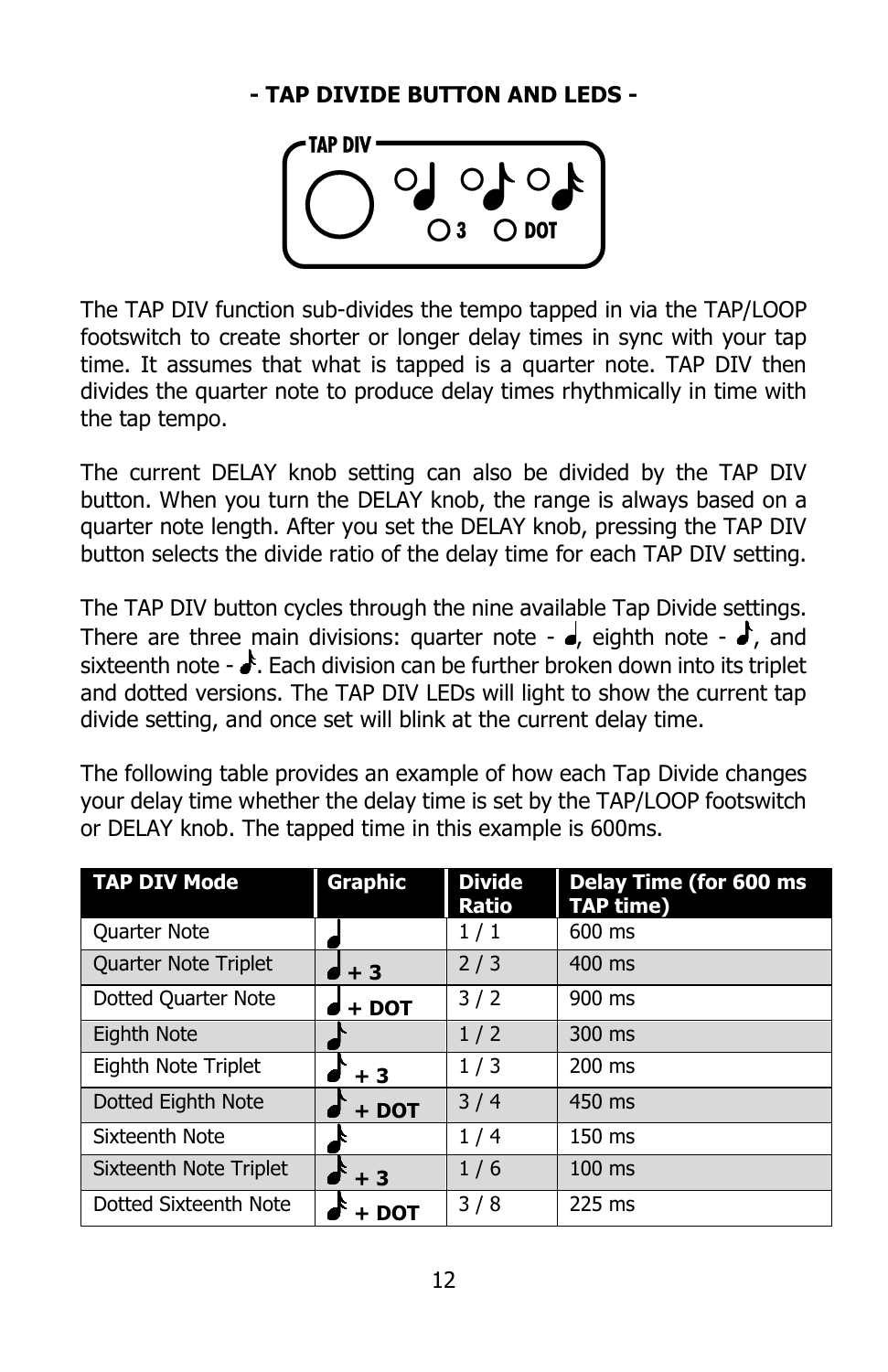### **- FOOTSWITCHES AND LEDS -**

The Grand Canyon's two footswitches have different functions depending on the current mode. The red labels describe the Delay-specific functions of the footswitches, while the orange labels describe the looper-specific functions. The chart below lists which functions are active in each mode:

| Mode               | TAP/LOOP                     | <b>BYPASS/STOP</b>      |
|--------------------|------------------------------|-------------------------|
| <b>Delay Mode</b>  | Tap Tempo +<br>Feedback ramp | <b>Bypass</b>           |
| Delay+Looper       | Looping                      | Bypass $+$<br>Tap Tempo |
| <b>Looper Mode</b> | Looping                      | Stop looping            |

### **Delay Mode Footswitch Functions**

**TAP/LOOP –** While in Delay mode, press and release the TAP/LOOP footswitch two or more times to set the delay time with your foot. The tap time and the current TAP DIV setting determine the actual delay time. After tapping in a delay time, you may cycle through the TAP DIV settings to find the desired delay timing.

Press and Hold TAP/LOOP to ramp up to the maximum feedback setting. Release TAP/LOOP to ramp back down to the current feedback setting.

**BYPASS/STOP –** The BYPASS footswitch works like a standard latching footswitch when the MOMENT button is not lit: press and release to toggle between bypass and effect modes. When the orange LED in Grand Canyon graphic is lit, the unit is in effect mode.

If the MOMENT button is lit, then the Grand Canyon is normally in bypass mode unless you press and hold the BYPASS footswitch, at which point it goes into effect mode. Release the BYPASS footswitch and it returns to bypass mode.

#### **Delay+Looper Mode Footswitch Functions**

**TAP/LOOP –** The TAP/LOOP footswitch controls many of the looper's basic functions such as record, play, overdub, undo, redo, stop and erase. See the chart on page 14 describing how to control the looper.

**Bypass/Stop –** In Delay+Looper mode, the BYPASS/STOP footswitch can also be used for tap tempo, in addition to the bypass functions listed above. Tap the BYPASS/STOP footswitch to set the tempo in Delay+Looper mode. This feature can also be disabled if desired. See page 30 for more details on tap tempo with this footswitch.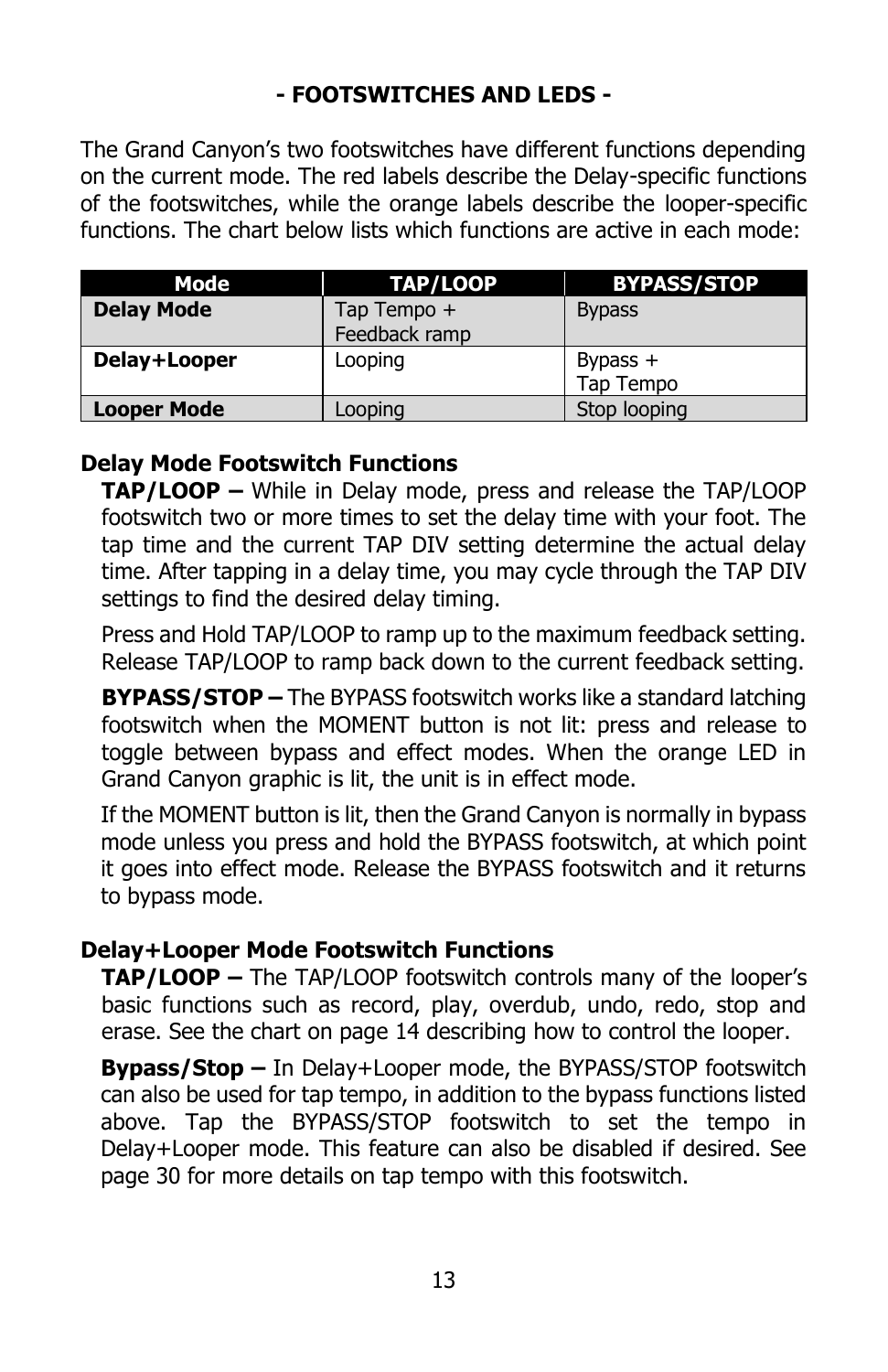### **Looper Mode Footswitch Functions**

**TAP/LOOP –** In Looper mode, the TAP/LOOP footswitch works the same as in Delay+Looper mode.

**Bypass/Stop –** In Looper mode only, press and release the BYPASS/STOP footswitch to stop the loop or begin loop fadeout. If you press the STOP footswitch while in the middle of loop fadeout, the looper immediately ends fadeout and stops the loop.

Starting with an empty loop, the following chart describes what happens with each press of the TAP/LOOP footswitch (and some cases the BYPASS/STOP footswitch when set to LOOPER-only mode):

| <b>Looper State</b> | <b>TAP/LOOP</b><br><b>Footswitch Action</b> | <b>New Looper State</b>       |
|---------------------|---------------------------------------------|-------------------------------|
| Empty loop          | Press/Release                               | Recording initial loop        |
| Recording initial   | Press/Release                               | Loop Playback, and loop       |
| loop                | (or BYPASS/STOP FSW                         | length is set (or Stops loop  |
|                     | Press/Release)                              | and sets loop length)         |
| Loop Playback       | Press/Release                               | Loop Overdub                  |
| Loop Overdub        | Press/Release                               | Loop Playback                 |
| Loop Playback       | Press and Hold for one                      | Undo last Overdub layer or    |
|                     | second                                      | Redo last Overdub layer       |
| Loop Playback or    | Double-Tap, or BYPASS/                      | Stop loop or begin Fade-Out   |
| Overdub             | <b>STOP FSW Press/Release</b>               |                               |
| Loop Fade-Out       | Press/Release (or Double-                   | Cancel loop Fade-Out and      |
|                     | Tap TAP/LOOP FSW or                         | restore Loop Playback at full |
|                     | single BYPASS/STOP FSW                      | volume (cancel loop Fade-Out  |
|                     | Press/Release)                              | and immediately Stop Loop)    |
| Loop Stopped        | Press/Release                               | Loop Playback                 |
| Loop Stopped        | Press and Hold for 2.5<br>seconds           | Erase loop                    |

#### **LOOP LEDs: MEM, PLAY and REC:**

Three LEDs display the current state of the looper:

**MEM LED:** lights to indicate that a loop is currently in memory.

**PLAY LED:** lights whenever a loop is playing or overdubbing. The PLAY LED blinks once when the loop cycles, blinks twice to indicate undo or redo and blinks continuously during a fadeout, shutting off once the loop has finished the fade-out and stopped.

**REC LED:** lights whenever a loop is recording or overdubbing. The REC LED blinks rapidly for half a second just prior to erasing a loop.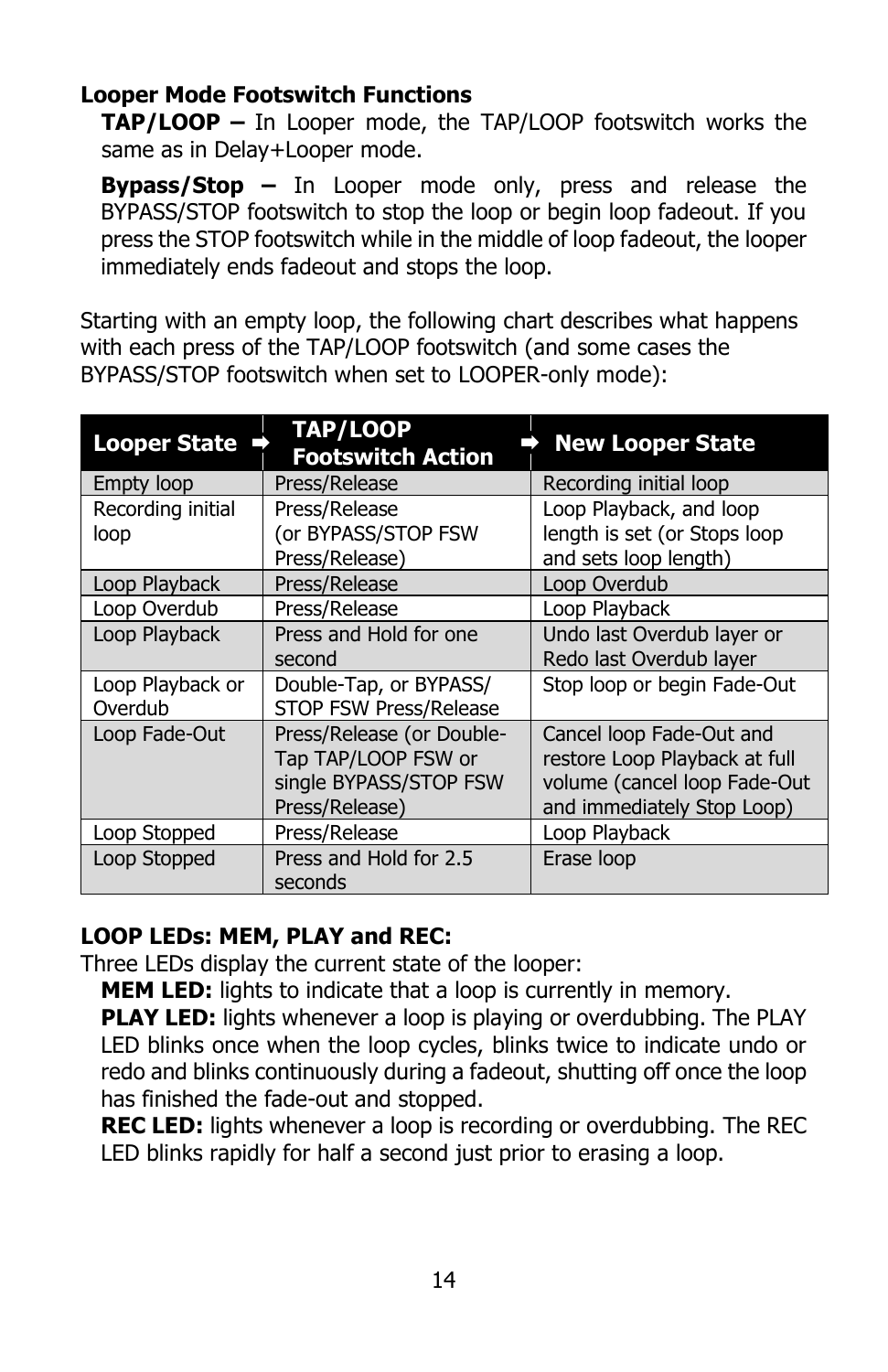# **CONNECTIONS**

**INPUT Jack** – This 14" jack is the audio input to the Grand Canyon. The input impedance is  $2M<sub>\Omega</sub>$ .

**L OUT Jack** – Use this output for a mono setup. In a stereo setup this is your left output. The output impedance is  $550\Omega$ .

**R OUT Jack** – This is the right output jack in a stereo setup. The output impedance is  $550\Omega$ .

**FSW Jack** – Connect an external momentary footswitch to this 1/4" jack. The external footswitch may be either a single footswitch (TS plug), a dual footswitch (TRS plug), or a triple footswitch (TRS plug) such as the DigiTech® FS3X. The external footswitches must be momentary and normally open so that when the switch is pressed down a connection is made between the sleeve and either the tip, ring or both. See page 27 for a description of all functions available on the external footswitches.

**EXP Jack and Expression/CV Specifications** – Connect an expression pedal with a TRS plug to this jack to allow external control over any of the Grand Canyon's knobs, or use it like a volume pedal on the dry signal before it hits the delay effects. See page 28 for a description on how to set up and control the Grand Canyon with an external expression pedal.

The polarity of the expression pedal's plug must have the Sleeve connected to the heel position (usually GND), Ring connected to the toe position and the Tip connected to the wiper. The nominal expression pedal impedance is 10kΩ though most other values will work fine. Please do not go below 6kΩ on your expression pedal's potentiometer impedance. Some suggested Expression Pedals: EHX Expression Pedal, M-Audio® EX-P, Moog® EP-2 and EP-3, Roland® EV-5 or Boss® FV-500L. Additionally, the EXP IN jack can be connected to a CV source using a TS plug; the acceptable control voltage range is 0V to 5V.

**9V Power Jack** – Plug the output of the Grand Canyon's supplied EHX9.6DC 200mA AC adapter to the 9V power jack located at the top of the pedal. The Grand Canyon requires 150mA at 9VDC with a centernegative plug. Do not exceed 10.5VDC on the power jack. Note: Expect unreliable behavior if the power supply rating is less than 150mA.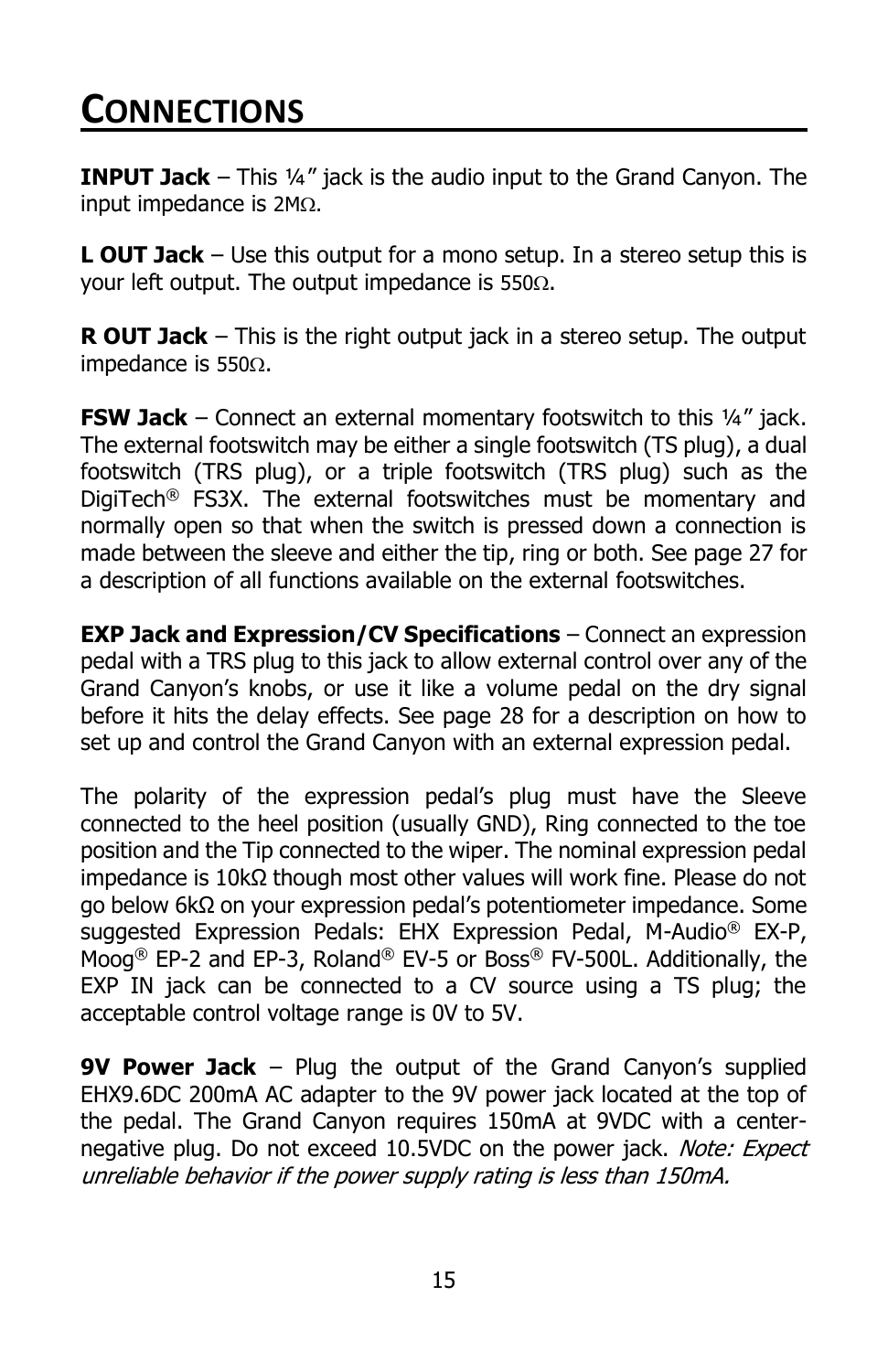# **DELAY TYPE AND MINI KNOB DETAILS**

|                | PRESET             |                      |
|----------------|--------------------|----------------------|
| delay type     |                    |                      |
| ECHO           | <b>FILTER</b>      | <b>BIT CRUSH</b>     |
| MOD            | <b>MOD RATE</b>    | MOD DEPTH            |
| MULTI          | <b>FILTER</b>      | <b>DECAY/SWELL</b>   |
| <b>REVERSE</b> | <b>SENSITIVITY</b> | MOD DEPTH            |
| <b>DMM</b>     | <b>MOD RATE</b>    | <b>MOD DEPTH</b>     |
| <b>TAPE</b>    | <b>DISTORTION</b>  | <b>FLUTTER DEPTH</b> |
| REVERB         | <b>VERB TIME</b>   | <b>VERB TONE</b>     |
| <b>PITCH</b>   | MODE               | PITCH                |
| SHIM           | <b>FILTER</b>      | <b>MOD DEPTH</b>     |
| SAMPLE/HOLD    | <b>SENSITIVITY</b> | <b>DECAY/SWELL</b>   |
| <b>DRUM</b>    | <b>RHYTHM</b>      | <b>DRUM AGE</b>      |
| <b>DOUBLER</b> | offset time        | <b>PITCH SPREAD</b>  |
| <b>LOOPER</b>  | <b>REVERSE</b>     | <b>SPEED</b>         |

# **ECHO –** Digital Delay

Accurate 24-bit digital delay that offers either lowpass or highpass filters in the feedback loop and a bit crusher effect prior to the delay line.

**FILTER:** Turn this knob counter-clockwise from noon for a lowpass filter and clockwise from noon for a highpass filter. The lowpass filter attenuates high end while the highpass filter attenuates low end. Starting from the noon position, as you turn counter-clockwise, the cutoff frequency goes down. Turn clockwise and the cutoff frequency rises. Both filters are bypassed in the noon position.

**BIT CRUSH:** Turning this knob counter-clockwise from noon produces sample rate reduction down to 220Hz at 24-bit resolution. Turn clockwise from noon for 2-bit resolution with sample rate reduction down to 220Hz. The Bit Crusher effect is bypassed at the noon position.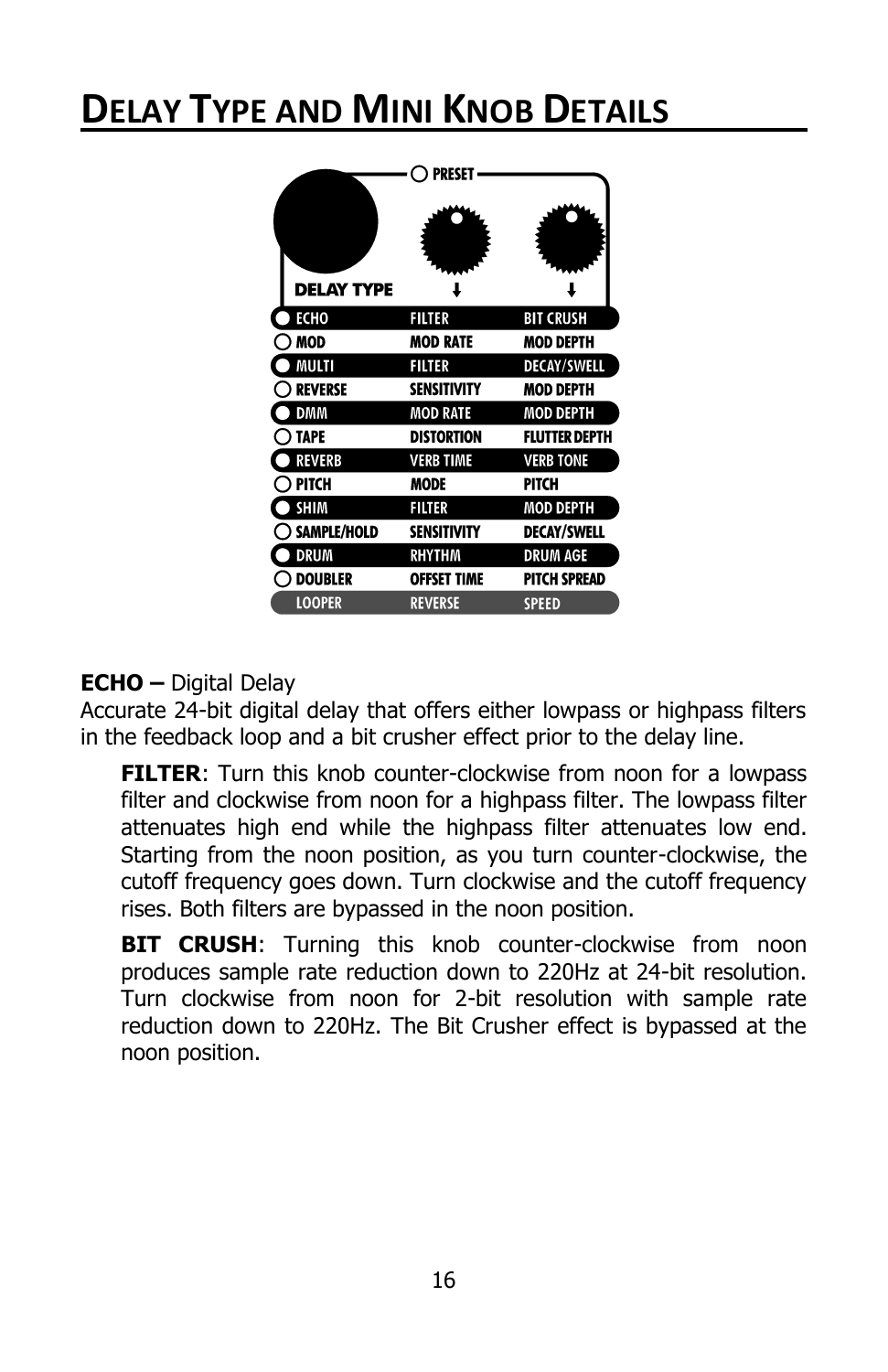### **MOD** – Modulated delay

Same digital delay as in ECHO mode but Filter and Bit Crush have been replaced by modulation parameters.

**MOD RATE**: As you turn clockwise, the modulation rate increases. The modulation rate ranges from 0.1Hz to 163Hz.

**MOD DEPTH**: As you turn clockwise, modulation depth increases. At fully counter-clockwise, mod depth is 0.

### **MULTI** – Multi-tap delay

A multi-tap delay where the FEEDBACK knob sets the exact number of echo repeats from 1 to up to 31. As the delay time increases the maximum number of repeats decreases. Shorter delay times allow for a maximum of 31 repeats. Very long delay times (>2s) may have only two repeats.

**FILTER:** Turn this knob counter-clockwise from noon for a lowpass filter and clockwise from noon for a highpass filter. The lowpass filter attenuates high end while the highpass filter attenuates low end. The further you turn counter-clockwise, the lower the frequency. The further you turn clockwise, the higher the frequency. Both filters are bypassed at the noon position.

**DECAY/SWELL**: Controls the volume envelope of the echoes. At the noon position each echo repeat is at the same volume. As the knob is turned counter-clockwise from noon, the decay envelope engages where each subsequent repeat is quieter than the previous repeat. As the knob is turned clockwise from noon, the swell envelope engages so that each repeat is louder than the previous repeat. The farther you move from the noon position the more intense the volume envelopes become.

#### **REVERSE** – Reverse delay

An intelligent reverse delay that studies your playing to produce reverse echoes that best suit your delay time setting.

**SENSITIVITY:** This knob adjusts the threshold for an intelligent pluck detection algorithm. As you turn clockwise your plucks are detected more readily. In the minimum position only loud notes will be detected. The REVERSE LED blinks each time a valid pluck is detected.

**MOD DEPTH**: Use this knob to add modulation to the reverse delay. As you turn clockwise, the modulation gets wider. Set to fully counterclockwise for no modulation.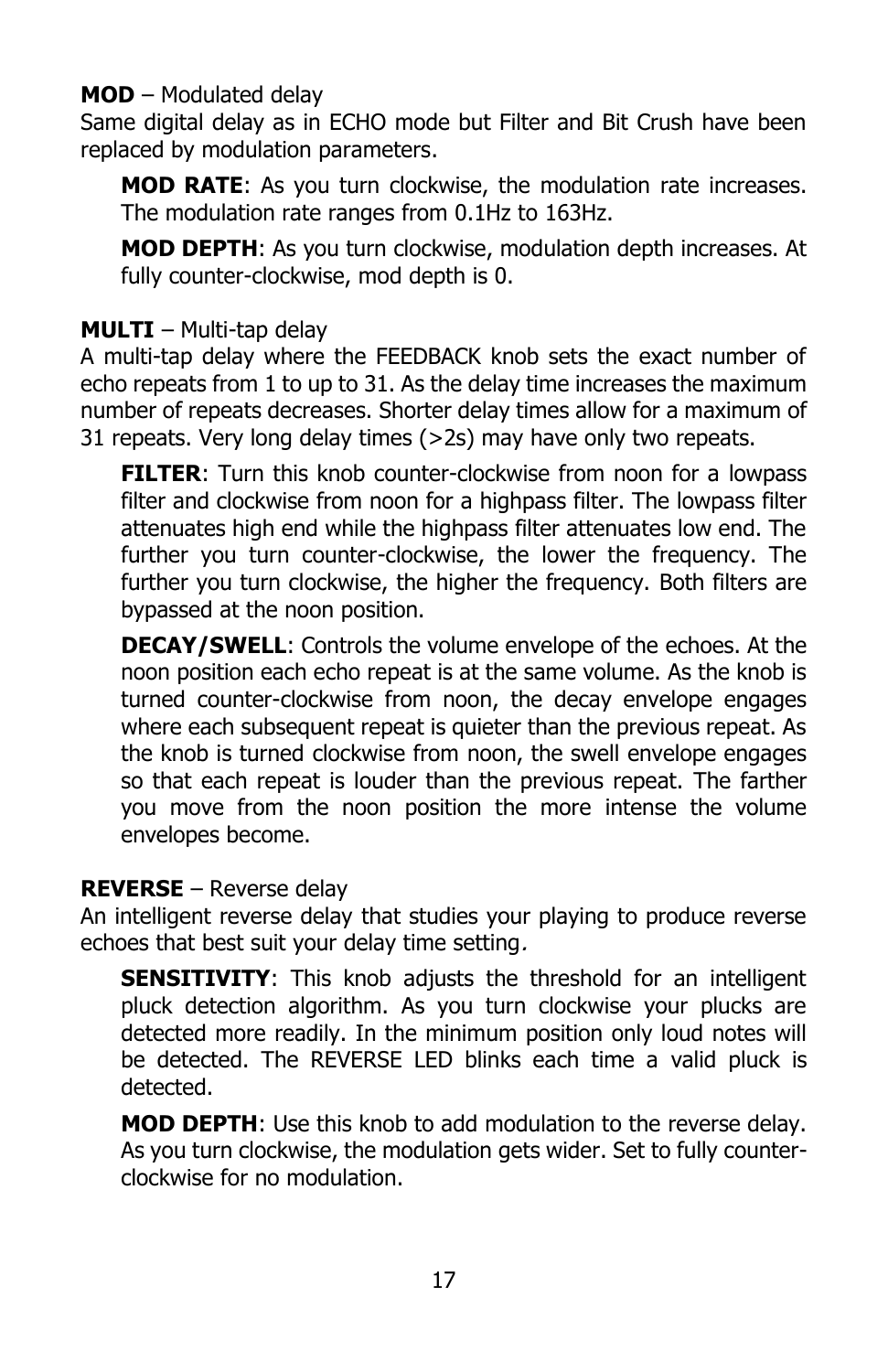#### **DMM** – Deluxe Memory Man

A faithful emulation of the EHX Deluxe Memory Man, expertly reproducing the beloved tone of the classic bucket brigade analog delay. Organic echoes transform as they repeat while lush modulation—ranging from subtle to oceanic—massages each note. The Grand Canyon also recreates the DMM's renowned FEEDBACK control, which provides a musical runaway effect when maxed and the ability to bend the pitch of echoes as you turn the DELAY knob.

**MOD RATE**: As you turn clockwise, the DMM's modulation rate increases. The noon setting is equivalent to a DMM's chorus setting. Range: 0.1Hz to 50Hz.

**MOD DEPTH**: As you turn clockwise, the DMM modulation depth increases. At fully CCW, modulation is off.

#### **TAPE** – Tape delay

Simulates the prized analog tape echo units of the 1970s. Echoes degrade and distort as they repeat. Tape Wow and Flutter provide the characteristic warble that tape delay is known for.

**DISTORTION:** Sets the amount of tape distortion. As you turn clockwise, you get more tape distortion.

**FLUTTER DEPTH:** Sets the wow & flutter depth. Turning clockwise increases the amount of modulation.

### **REVERB** – Reverb plus delay

A reverberant echo where each repeat is followed by a wash of smooth Plate reverb. For a pure reverb setting, turn down FEEDBACK to its minimum position and DELAY below 9 o'clock. TIP: use both the VERB TIME and DELAY knobs to adjust the size of the reverb. A longer delay time yields a larger reverberant space.

**VERB TIME**: Sets the length of the reverb tail. As you turn clockwise, the reverb tail length increases in time. Depending on your settings, the maximum reverb time can exceed 5 minutes.

**VERB TONE**: Sets the tone of the plate reverb from warm and dark to bright and metallic.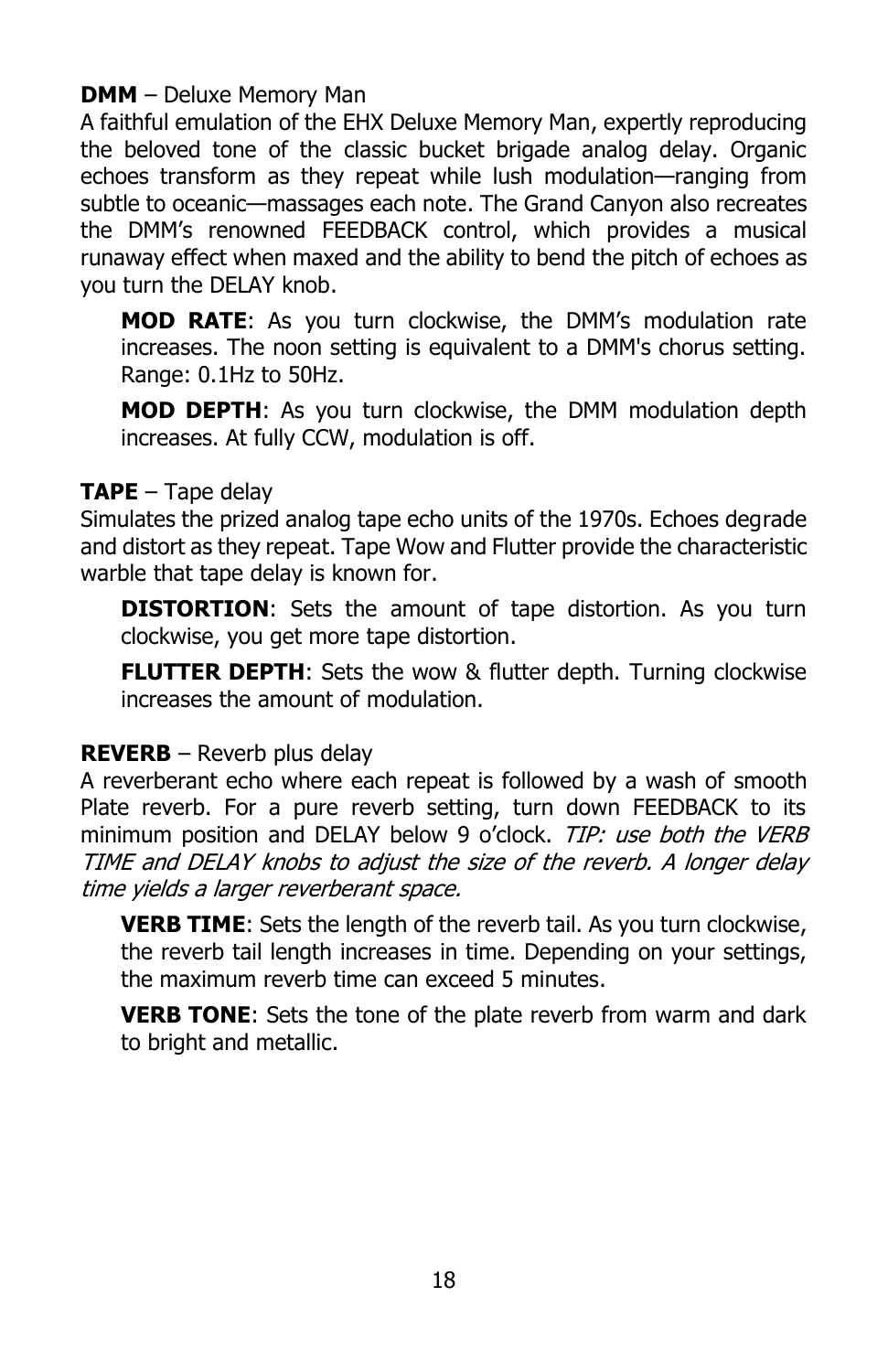**PITCH** – Pitch-shifted harmonic delay

Pitch shifts your signal before it is delayed. See the charts below for the available intervals. By default, the pitch shift block is located outside the delay's feedback loop, which means each note you play is pitch shifted once and then delayed. The Grand Canyon includes a secondary mode where the pitch shift block can be moved to within the feedback loop for cascading pitch-shifted delays. See page 34 for more information on secondary modes.

**MODE**: This knob selects one of five modes. From counter-clockwise to clockwise on the knob, delayed repeats will be the following voices:

- 1. Downward pitch shift  $+$  Dry unshifted signal
- 2. Downward pitch shift
- 3. Dual Pitch Shift (2 pitch shifted intervals at once)
- 4. Upward pitch shift
- 5. Upward pitch shift + Dry unshifted signal

Modes 1 and 5 connect the direct dry signal to the delay block's input.

**PITCH**: Selects the pitch shift interval. For upward and downward pitch shifts (Modes 1, 2, 4 & 5): the following table lists the shift intervals from counter-clockwise to clockwise on the PITCH knob:

| No    | De-  | Minor | Major           | Major    | Perfect | Perfect | Maior | Minor |     |     |     |
|-------|------|-------|-----------------|----------|---------|---------|-------|-------|-----|-----|-----|
| Shift | tune | 2nd   | 2 <sub>nd</sub> | 3rd<br>u | 4th     | 5th     | 6th   | 7th   | Oct | Oct | Oct |

Dual pitch shift (Mode 3): The following table lists the pitch shift intervals for Dual mode from counter-clockwise to clockwise on the PITCH knob:

|       |      | З    |                |    |                |       |       | g              | 10   | 11    | 12    |
|-------|------|------|----------------|----|----------------|-------|-------|----------------|------|-------|-------|
| No    | De-  | Deep | M <sub>2</sub> | M3 | P <sub>4</sub> | P5 up | M6 up | m <sub>7</sub> | Oct  | 2 Oct | 3 Oct |
| Shift | tune | De-  | up             | up | up             |       |       | up             | up   | up    | up    |
|       |      | tune |                |    |                | 1 Oct | P5    |                |      |       |       |
|       |      |      | M6             | P5 | P <sub>5</sub> | down  | down  | М6             | Oct  | Oct   | 1 Oct |
|       |      |      | up             | up | down           |       |       | up             | down | down  | down  |

When using an expression pedal to control the PITCH knob, you can sweep between any of the pitches available in the selected mode, in either direction. The Grand Canyon will pitch bend smoothly between the two pitches. See page 29 for details on how to create custom Expression Settings.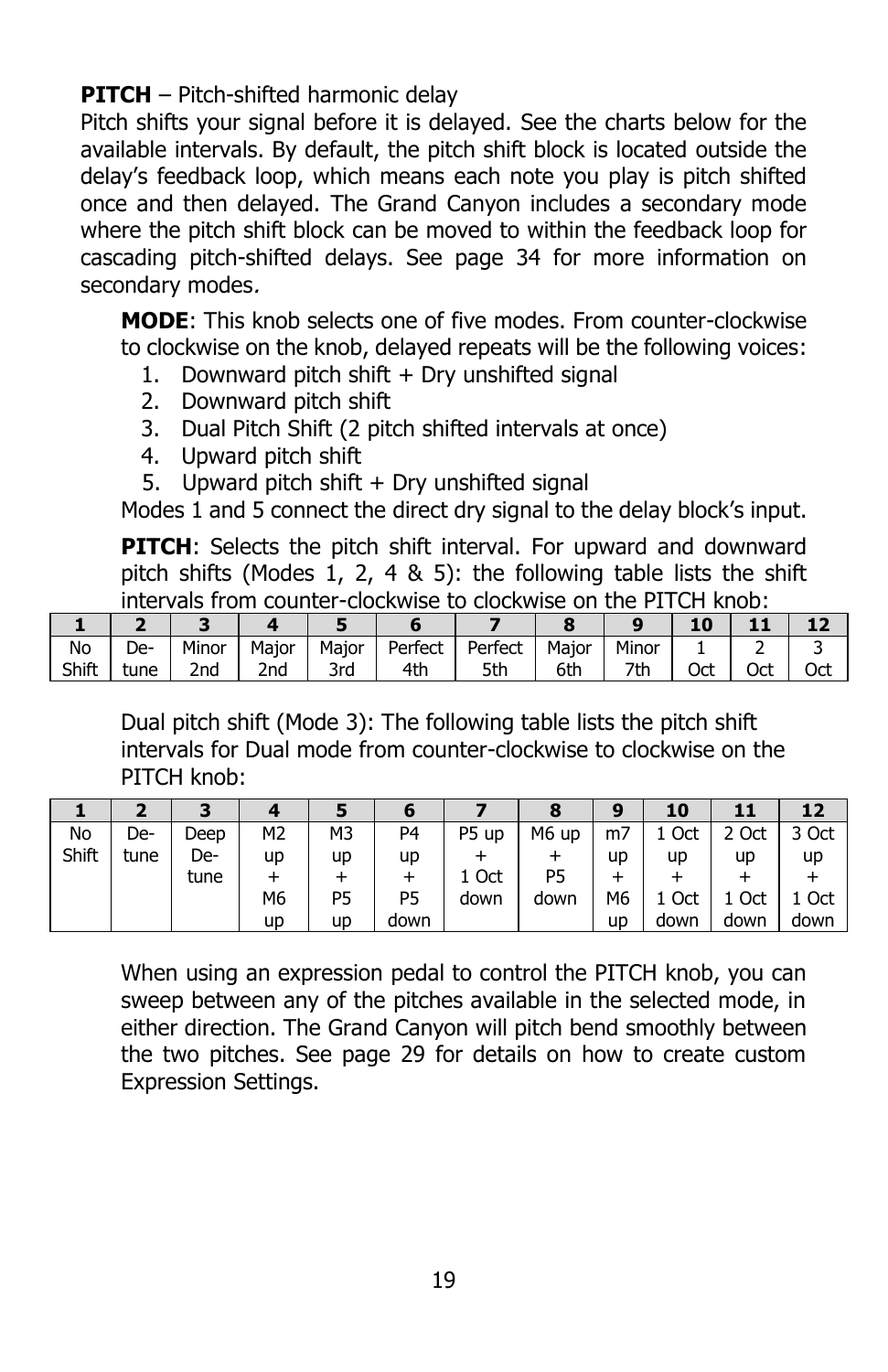### **SHIM** – Shimmer

This mode creates a shimmer effect, generating a rich octave-shifted wash of harmony with your guitar. The maximum delay time is 1.5 seconds. The Grand Canyon achieves the Shimmer effect by modeling a chain of four EHX pedals:



**FILTER:** Controls a low pass filter in the feedback path after the Shimmer effect. As you turn the knob counter-clockwise, the tone of Shimmer first warms up and then becomes muted.

**MOD DEPTH**: As you turn clockwise, the Shimmer's modulation depth increases yielding a more pronounced effect. The Shimmer effect is present over the full range of this knob.

### **SAMPLE/HOLD –** Indefinitely repeating delay

This mode senses a note or chord and repeats their echoes indefinitely until a new note or chord is sensed.

**SENSITIVITY:** Adjusts the threshold for an intelligent pluck detection algorithm. As you turn clockwise, new notes are detected more easily. In the minimum position only loud notes are detected. The SAMPLE/HOLD LED blinks each time a pluck exceeds the threshold. Use the LED's blink to help set the SENSITIVITY knob.

**DECAY/SWELL**: Adjusts the volume envelope of the echo repeats. In the noon position, all repeats are at the same volume. As you turn the knob counter-clockwise from noon, a decay envelope is engaged where the repeats decrease in volume over time. As you turn the knob clockwise from noon, a swell envelope is engaged where the repeats grow in volume over time. The further you turn the knob from noon the more intense the volume envelopes become.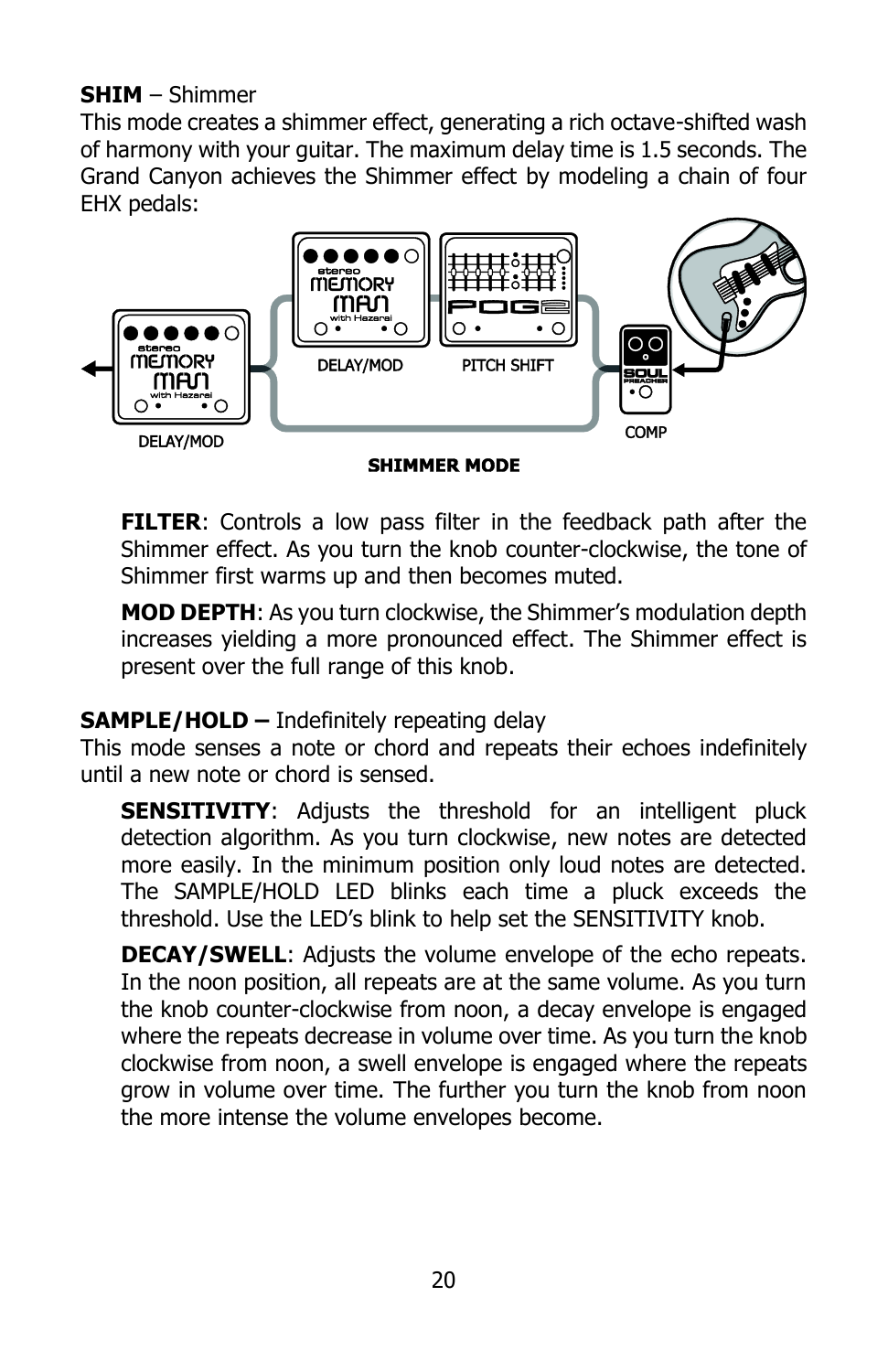### **DRUM –** Drum Echo

Emulates the classic effect of a 60s era magnetic drum echo, complete with a drum age control and equally spaced playback heads to create unique echo rhythms. The delay time is divided by total number of drum playheads. For example: if the delay time is 1200ms in 4-Playhead mode, each playhead is spaced 300ms apart. In the secondary 3-Playhead mode they are 400ms apart.

**RHYTHM**: In standard mode, this knob selects between up to 13 available drum rhythms, all based on a grouping of 4 playback heads. Change to secondary mode (see page 34) to access 8 more rhythms, all of which are based on 3 playback heads, except the last rhythm, which has 4 play heads. The table below details all of the available rhythms. TIP: Typically, 4-head rhythms match up with 4/4 time, and the 3-head rhythms match up with 3/4 or 6/8 time. However, switching to the other set of playback heads can help you explore different polyrhythms that might liven up the feel of a song.

| <b>RHYTHM Mini</b><br><b>Knob</b> | 4 Playheads (standard<br>mode) |                         |   |                | <b>3 Playheads mostly</b><br>(secondary mode) |                          |                |
|-----------------------------------|--------------------------------|-------------------------|---|----------------|-----------------------------------------------|--------------------------|----------------|
| <b>Position</b>                   | 1                              | $\overline{\mathbf{2}}$ | 3 | 4              | 1                                             | $\overline{\mathbf{2}}$  | 3              |
| 1                                 | 1                              |                         |   |                | 1                                             |                          |                |
| $\overline{2}$                    |                                | $\overline{2}$          |   |                |                                               | $\overline{\phantom{0}}$ |                |
| 3                                 |                                |                         | 3 |                |                                               |                          | 3              |
| $\overline{\mathbf{4}}$           |                                |                         |   | $\overline{4}$ | $\mathbf{1}$                                  | $\overline{2}$           |                |
| 5                                 | 1                              | $\overline{2}$          |   |                |                                               | $\overline{2}$           | 3              |
| 6                                 |                                | $\overline{2}$          | 3 |                | $\mathbf{1}$                                  |                          | 3              |
| 7                                 |                                |                         | 3 | 4              | 1                                             | $\overline{2}$           | 3              |
| 8                                 | 1                              |                         | 3 |                | 1                                             | $\overline{2}$<br>3      | $\overline{4}$ |
| 9                                 | 1                              |                         |   | 4              |                                               |                          |                |
| 10                                | $\mathbf{1}$                   | $\overline{2}$          | 3 |                |                                               |                          |                |
| 11                                |                                | $\overline{2}$          | 3 | 4              |                                               |                          |                |
| 12                                | 1                              | $\overline{2}$          |   | $\overline{4}$ |                                               |                          |                |
| 13                                | 1                              |                         | 3 | 4              |                                               |                          |                |

TIP**:** Use position 4 in standard mode for a straight-forward delay with no special rhythm.

**DRUM AGE:** Simulates the aging of the magnetic drum. As you turn the knob clockwise, the magnetics age more which simultaneously filters high end, distorts the signal and adds warble.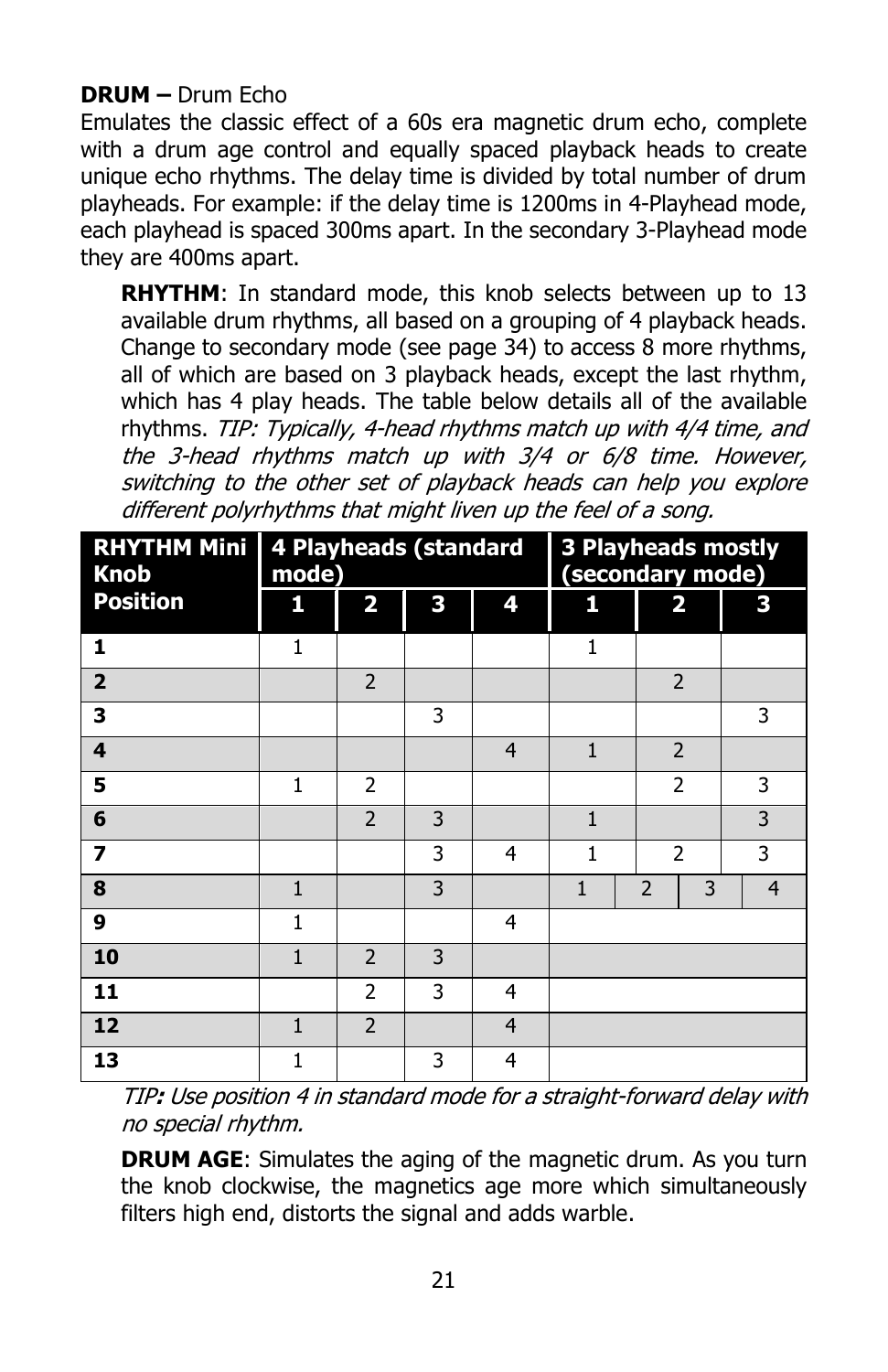### **DOUBLER** – Doubletracking effect

Doubler is a short delay, a detuner, and a stereo spread effect that is great for thickening up a mono signal or widening it to stereo. The maximum delay time is 150ms. The delay times of each stereo output may be offset from each other and up to  $+/-50$  cents pitch shift can be applied to the signal. The delay time range of the DELAY knob is 0 to 50ms. TAP tempo and TAP DIV functions are not available for DOUBLER. This mode works differently with PING PONG engaged versus disabled, please read below on using the OFFSET TIME knob. TIP: To take full advantage of mono to stereo conversion, the PING PONG button must be enabled and you must use both outputs.

**OFFSET TIME:** Adds an offset delay time to the left or right outputs. At the 12 o'clock position no offset time is added so the left and right outputs have the exact same delay time.

**PING PONG ON**: As OFFSET TIME is turned counter-clockwise from noon, the left output's delay time increases up to three times the delay time set by the DELAY knob. In this case, the right output's delay time is equal to the DELAY knob. As OFFSET TIME is turned clockwise from noon, the right output's delay time increases instead, while the left output's delay time is set by the DELAY knob.

**PING PONG OFF:** Both outputs have the same delay time and pitch detune amount. At the noon position no delay offset time is added but both positive and negative detuned pitch shifting can be heard. As the OFFSET TIME knob is turned counter-clockwise, detuning goes positive while the delay time increases up to three times the delay time set by the DELAY knob. As OFFSET TIME is turned clockwise from noon, the detuner goes negative while delay time increases by up to 3 times the DELAY knob setting. Note: in this setup, the echo set by the DELAY knob does not go through the detuned pitch shifter nor does it have feedback applied to it. Only the delay set by the OFFSET TIME knob goes through the detuner and the feedback loop. This allows for an effect where the first repeat differs from the repeats that follow.

**PITCH SPREAD:** Sets the amount of micro-tonal, detuned pitch shift for each output, from no detune in the counter-clockwise position to full detune  $(+/-50$  cents) at the fully clockwise setting.

**PING PONG ON:** The left output's detune always goes positive while the right output's detune always goes negative.

**PING PONG OFF:** Both outputs have the same detune setting. The OFFSET TIME knob sets the direction of the detuner.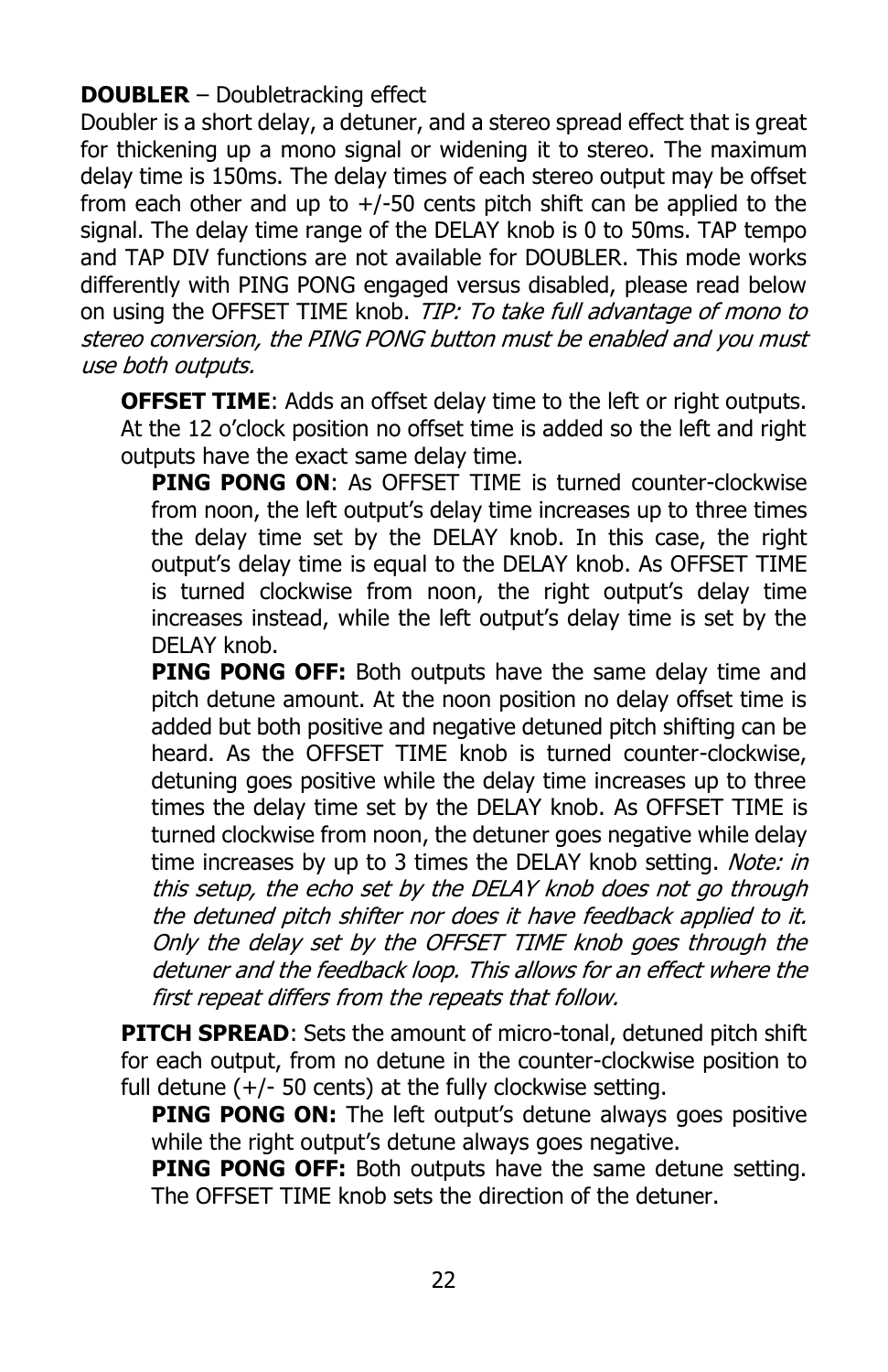# **LOOPER**

When the Grand Canyon is in Looper-only mode, the four white knobs change their function to the labels in the second row of text under them. See the CONTROLS section for details on the white knobs in Looper mode. The two mini knobs also provide looper functions:

**REVERSE**: This knob acts like a switch that changes the direction of loop playback. Turning the knob down, fully counter-clockwise, reverses the loop's direction. Turn the knob up above 9 o'clock and the loop plays back in the forward direction. The looper can overdub and play back in either direction, and the direction can be changed during overdubbing.

**SPEED:** Adjusts the playback speed of the loop from half speed at its counter-clockwise position to normal speed at noon to double-speed at its maximum position. The speed of the loop does not change until you turn this knob. The looper can overdub and play back at any speed, and during overdubbing the speed can be changed.

Upon exiting Looper mode, the REVERSE and SPEED knob settings remain fixed until you return to Looper mode and move the knobs again.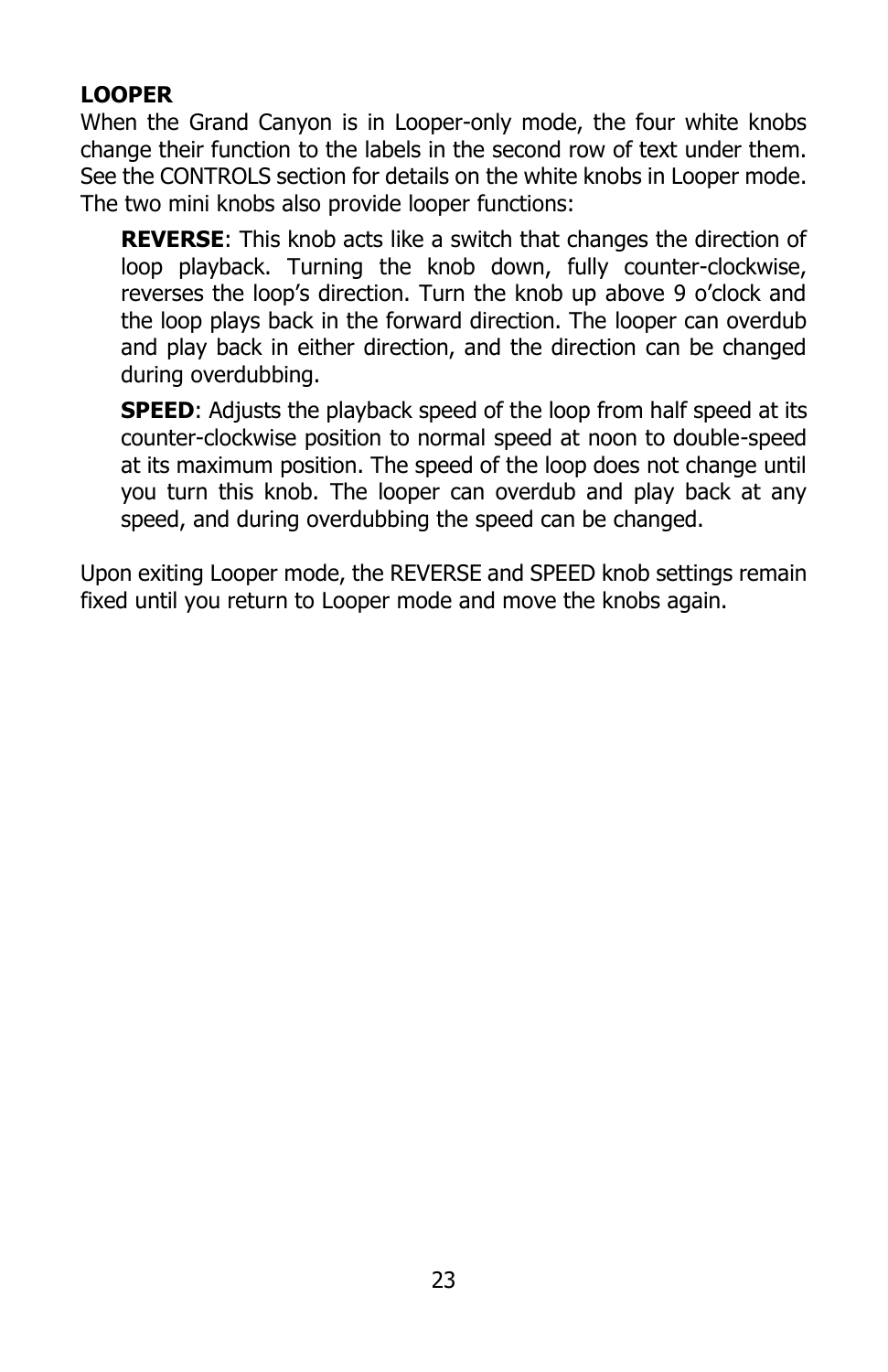# **USING THE LOOPER MODE**

- The LOOPER LED must be lit for all loop functionality.
- To record or overdub your loop with delay effects, ensure both the DELAY and LOOPER LEDs are lit. This is Delay+Looper mode.
- Cycle between DELAY and LOOPER modes by pressing the small white Mode button.
- Jump directly from Looper to Delay+Looper mode by double-tapping the Mode button. Doing so does not stop loop playback or overdub.

# **RECORDING A LOOP**

- 1. Ensure no loop is in memory The MEM LED is off.
- 2. Press the TAP/LOOP footswitch once. Recording begins immediately and the REC LED lights.
- 3. To stop recording and set the loop length, press the TAP/LOOP footswitch again. The MEM and PLAY LEDs will light up, and the loop begins playing immediately. Alternatively, if you are in Looper-only mode, you can press the BYPASS/STOP footswitch to end loop recording and set loop length, but the loop will not play back.
- 4. The LOOP LVL knob controls the output level of loop playback. The dry and delay effects levels are set by the DELAY LVL/DRY CUT knob.
- 5. While playing, the PLAY LED blinks each time the loop cycles.
- 6. **Note:** If the full 16 minutes of loop recording time is reached, recording stops automatically.

### **STARTING LOOP PLAYBACK**

- 1. Ensure a loop is in memory and that playback is stopped The MEM LED is lit and the PLAY LED is off.
- 2. Press and release the TAP/LOOP footswitch once to start loop playback. The PLAY LED lights up to indicate that the loop is playing.

### **STOPPING LOOP PLAYBACK / LOOP FADEOUT**

- 1. To stop loop playback, tap the TAP/LOOP footswitch two times quickly (double-tap). Alternatively, if you are in Looper-only mode, press and release the BYPASS/STOP footswitch once.
- 2. Loop playback will either stop immediately or fade out depending on the current setting of the FADEOUT knob. Turn FADEOUT clockwise to obtain longer fadeout times.
- 3. During fadeout the PLAY LED blinks rapidly until fadeout has run its course and the loop stops.
- 4. If you press the TAP/LOOP footswitch once during fadeout, the fadeout cancels and the loop continues playing at full volume.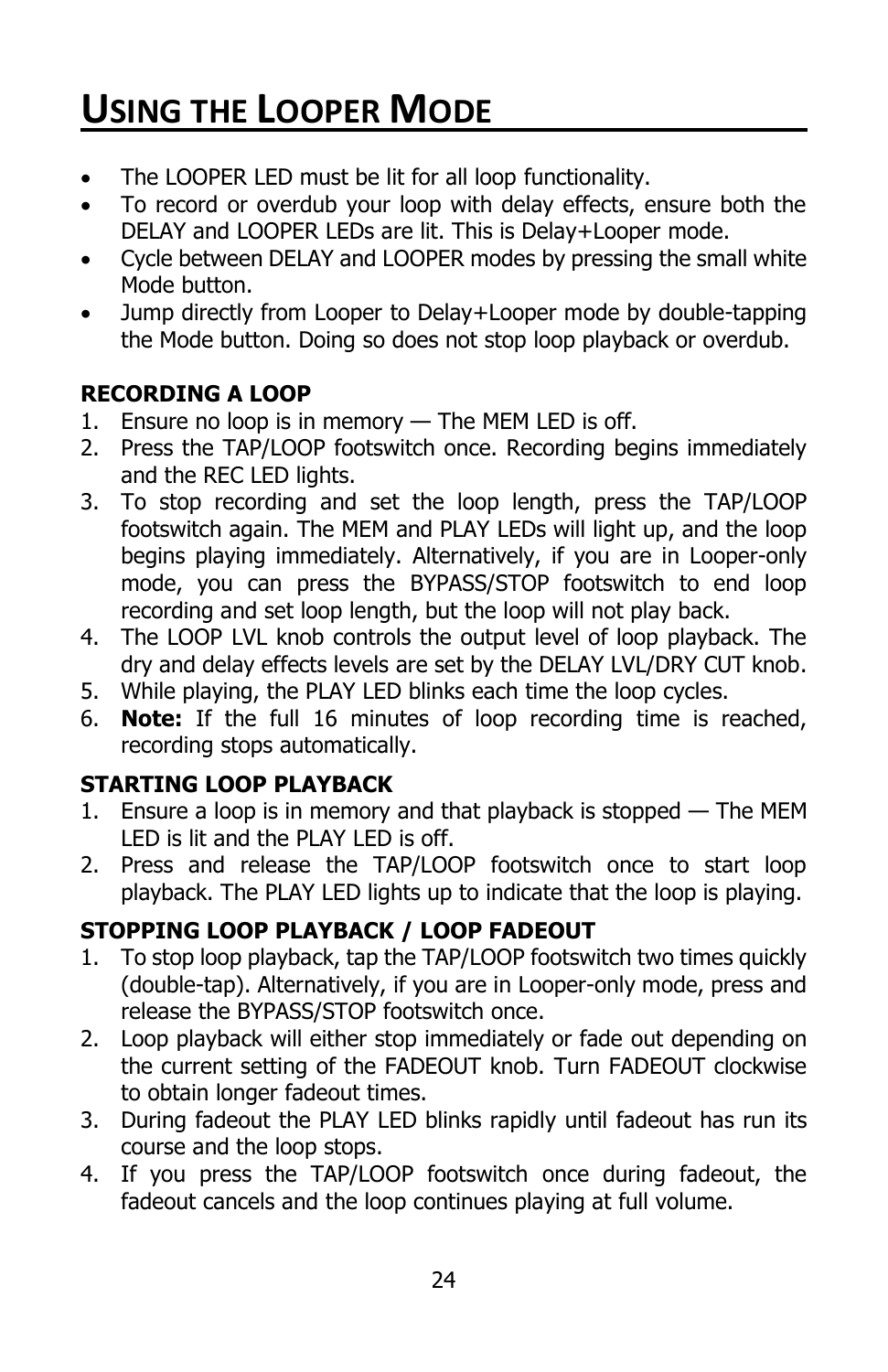- 5. Double-tap the TAP/LOOP footswitch during fadeout and the loop stops playback immediately.
- 6. In Looper-only mode, pressing the BYPASS/STOP footswitch during fadeout immediately stops the loop.

# **RECORDING AN OVERDUB**

- 1. To record an overdub, the loop must first be playing. See the STARTING LOOP PLAYBACK section above.
- 2. While a loop is playing, press the TAP/LOOP footswitch once. Both the REC and PLAY LEDs light to indicate you are in Overdub mode. A new audio layer is recorded on top of the previous loop layers.
- 3. The DUB LVL knob acts like a feedback control for the looper while overdubbing only. When this knob is at the maximum position, no volume loss will occur to the previously recorded portion of the loop. When the DUB LVL knob is set below maximum, each time the loop cycles during overdub the previous loop volume will be lower than the newly recorded overdub.
- 4. To stop overdubbing, press the TAP/LOOP footswitch again, once. The REC LED turns off and the loop continues playing with the newly added layer of overdubbed audio.
- 5. Overdubbing will never change the length of the loop.
- 6. The Grand Canyon can overdub indefinitely, allowing you to continuously add new audio to your loop for as long as you like.
- 7. After finishing an overdub, the Undo/Redo function is enabled. You may undo, then redo the last overdub layer as many times as you like.

# **UNDO-REDO FUNCTION**

- 1. To undo an overdub layer (remove the last take) during loop playback, press and hold the TAP/LOOP footswitch for 1 second. The PLAY LED will blink twice and the previous overdub layer is removed.
- 2. To redo an overdub (restore the last removed take) during loop playback, press and hold the TAP/LOOP footswitch for 1 second. The PLAY LED blinks twice and the previous overdub layer is restored.
- 3. The Undo/Redo function can only be initiated while a loop is playing. Undo/Redo cannot be performed during overdub, record, or stop modes.
- 4. **Note:** Undo/Redo is always available on the last recorded overdub layer, even after power cycling the Grand Canyon.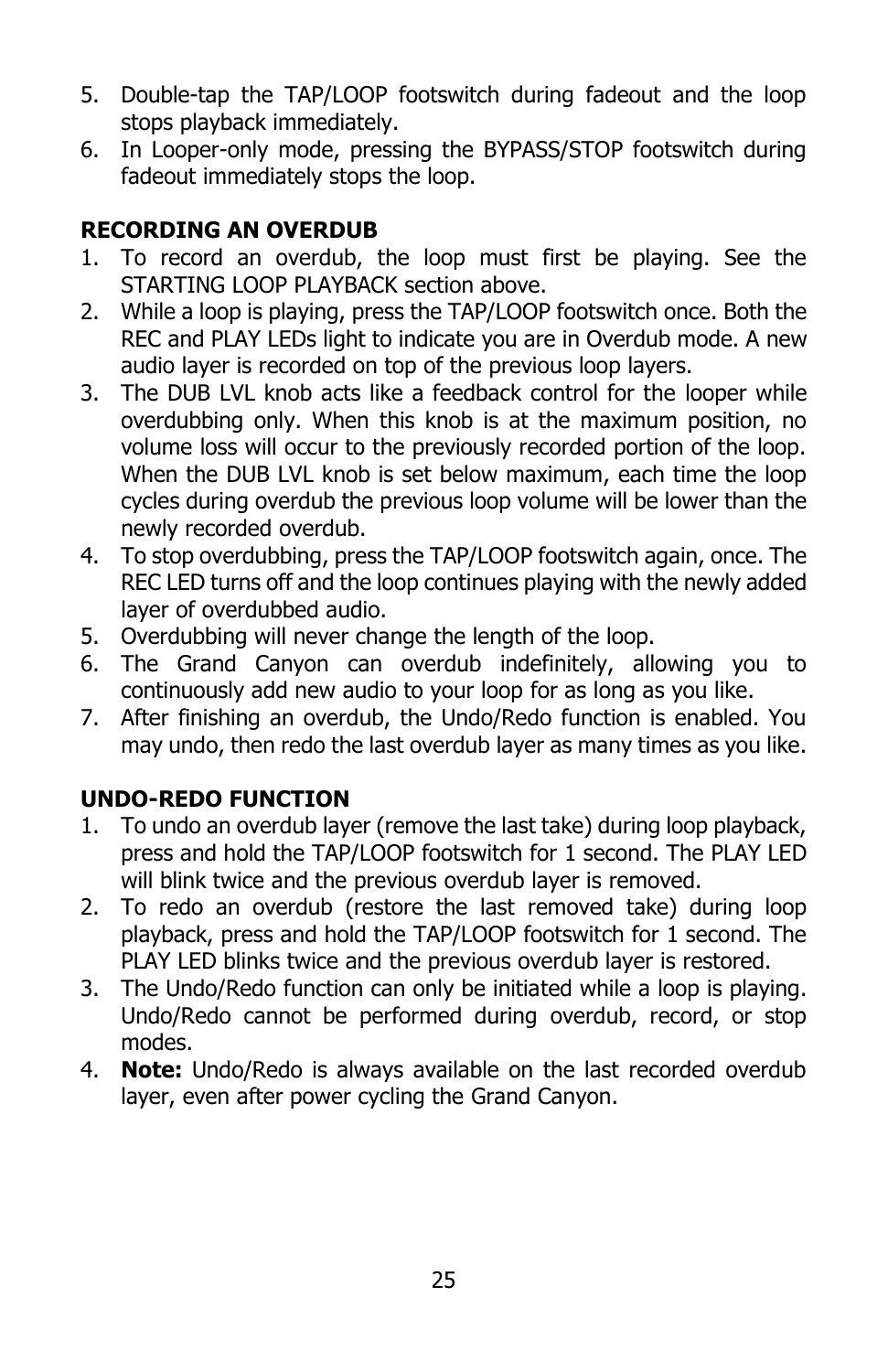# **ERASING A LOOP**

- 1. To erase a loop, playback must be completely stopped. See STOPPING LOOP PLAYBACK on page 24.
- 2. Press and hold the TAP/LOOP footswitch for 2.5 seconds to erase the current loop. The REC LED blinks rapidly for half a second just prior to completing loop erase.
- 3. The MEM LED shuts off, indicating that the loop is erased.
- 4. **Note:** the Erase function is final and cannot be undone. Erase is only available when a loop is in memory, as indicated by a lit MEM LED.

# **SWITCHING BETWEEN LOOPER AND DELAY+LOOPER**

- 1. Loop playback continues even when the Mode switch is pressed to switch the Grand Canyon into Delay mode or Delay+Looper mode.
- 2. If you are overdubbing in Delay+Looper mode, overdubbing will continue after switching to Looper mode.
- 3. If you are overdubbing in Looper mode, switching to Delay mode will stop overdubbing, but loop playback will continue.
- 4. If you are overdubbing in Looper mode and want to continue overdubbing in Delay+Looper, quickly double-click the Mode button to switch to Delay+Looper mode.

# **LOOP MEMORY**

- 1. Any recorded audio is stored automatically to the Grand Canyon's internal memory. A lit MEM LED indicates a loop is in memory.
- 2. The recorded loop will remain in memory until it is erased. Power cycling does not erase the saved loop unless power is cut while recording the loop. Any loop or overdub that was being recorded at the time of power loss will not be saved by the Grand Canyon.

### **LOOP SPEED AND REVERSE FUNCTIONS**

- 1. To adjust the loop playback speed or direction, a loop must first be recorded. See the RECORDING A LOOP section on page 24.
- 2. Loops will always be recorded at normal speed, in the forward direction. If the REVERSE and/or SPEED knobs are moved before or during loop recording, the loop will play back according to the position of these knobs once recording is finished.
- 3. The LOOPER LED will blink when the loop knobs have been moved from normal speed and forward direction. If the knobs are turned back to the normal position, the LED will stop blinking.
- 4. The REVERSE and SPEED knobs may be turned during playback or overdubbing in order to create time-bending loop effects.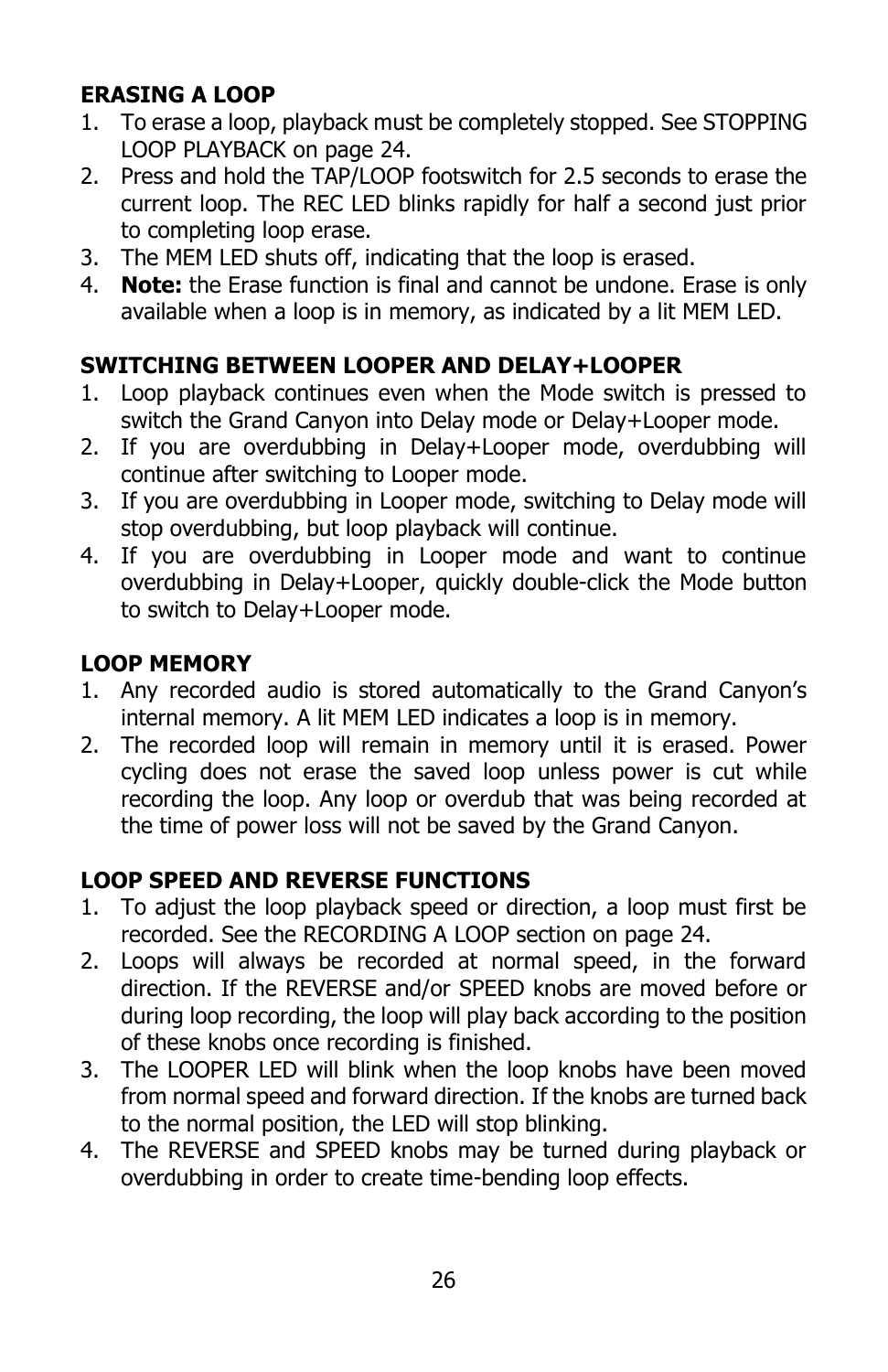# **EXTERNAL FOOTSWITCH FUNCTIONALITY**

The Grand Canyon accepts a single momentary footswitch (with TS plug), or a double or triple footswitch (with TRS plug) at its FSW jack. The following chart describes the functions for each footswitch depending on the current mode of the Grand Canyon. When using a single momentary footswitch, the "TIP SWITCH" functions are available.

| <b>GRAND</b><br><b>CANYON MODE</b> | <b>TIP SWITCH /</b><br><b>SINGLE FSW</b>                      | <b>RING SWITCH</b>                                                                                           | TIP+RING<br><b>SWITCH</b>                             |
|------------------------------------|---------------------------------------------------------------|--------------------------------------------------------------------------------------------------------------|-------------------------------------------------------|
| <b>DELAY</b>                       | Tap Tempo<br>(S/H only:<br>press and hold<br>to stop repeats) | Scroll thru Delay<br>Types: press and<br>release to go<br>down, press and<br>hold to go up                   | Cycle modes:<br>Switch to<br>Delay $+$<br>Looper mode |
| <b>DELAY+LOOPER</b>                | Tap Tempo<br>(S/H only:<br>press and hold<br>to stop repeats) | Scroll thru Delay<br>Types: press and<br>release to go<br>down, press and<br>hold to go up                   | Cycle modes:<br>Switch to<br>Looper mode              |
| <b>LOOPER</b>                      | Undo/Redo                                                     | Toggle between<br>normal play and<br>the current<br><b>REVERSE and</b><br><b>SPEED Mini Knob</b><br>settings | Cycle modes:<br>Switch to<br>Delay mode               |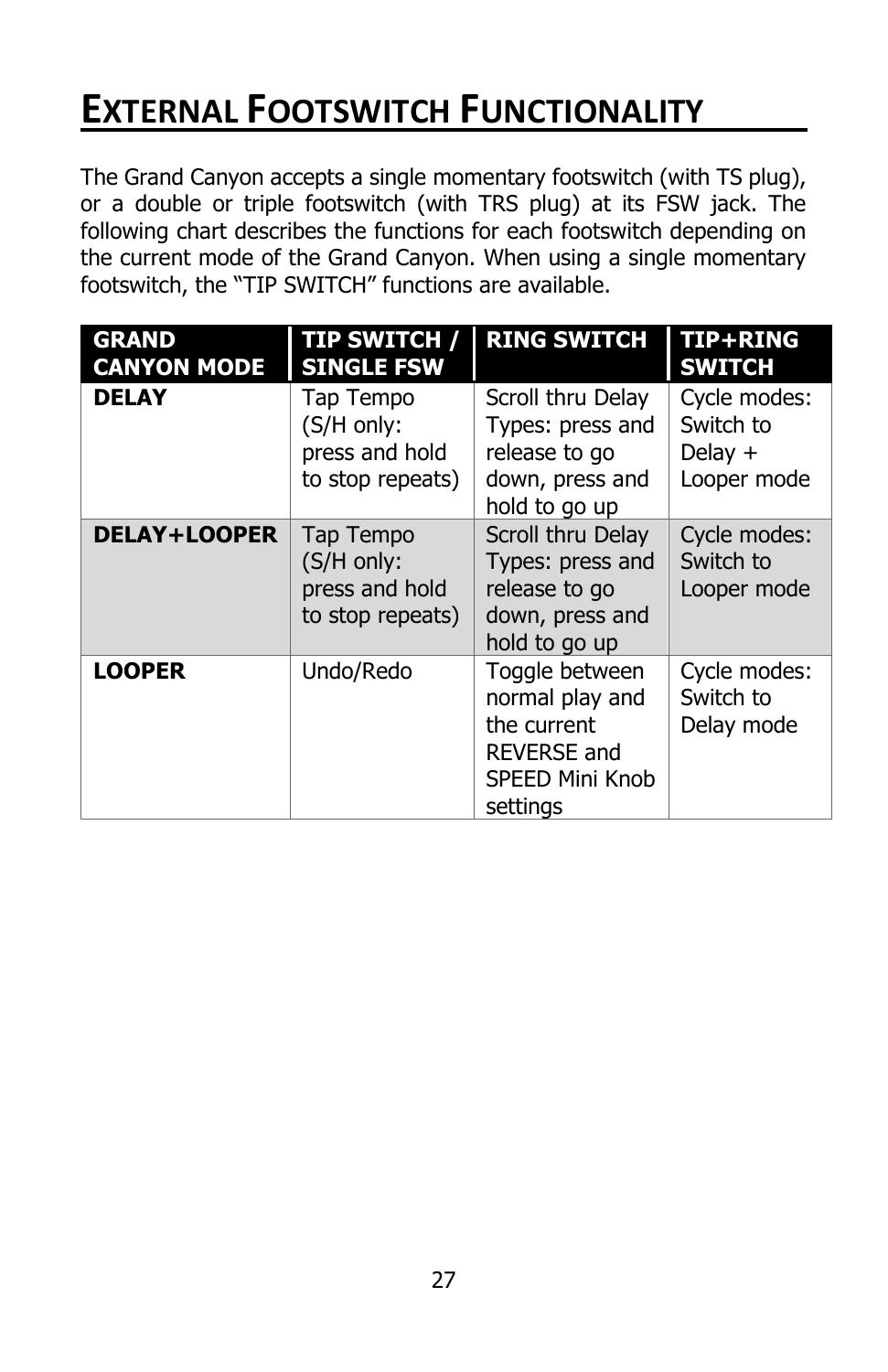# **EXPRESSION PEDAL USE AND SETUP**

The Grand Canyon accepts an expression pedal with TRS plug or control voltage (CV) on a TS plug at its EXP phonejack. Please see page 15 for specifications on acceptable expression pedals and voltage range for the Grand Canyon. An expression pedal has one function when the EXP MODE Button is off, and a different one when the button is on.

**EXP MODE Button Off** – When the EXP MODE button is not lit, the expression pedal works like a volume pedal placed before the Grand Canyon. The expression pedal controls the level of both the signal going into the delay effects block and the level of the dry signal, generating expressive, swelling delay effects. When the EXP MODE button is not lit, any Expression Settings (see below) are disabled.

**EXP MODE Button On** When the EXP MODE button is lit, the Grand Canyon's Expression Settings are enabled. You can create an Expression Setting for each Delay Type where you assign the knobs you want to sweep and customize each knob's range and direction. Any parameters that are assigned to the expression pedal will be taken over and the current knob positions will be ignored. After you create an Expression Setting for a particular Delay Type it remains in memory until you change it again, even if you remove power. In addition, when you save a preset, the current Expression Setting for that Delay Type is also saved.

Note: if the EXP MODE button is turned on while no expression pedal is connected, any parameters controlled by the expression pedal will be set to the saved toe position of the Expression Setting.

|                   | . actory belaant Expression bettings                    |
|-------------------|---------------------------------------------------------|
| <b>Delay Type</b> | Default Expression Pedal Control (EXP MODE = On)        |
| <b>Echo</b>       | Filter                                                  |
| Mod               | Modulation rate                                         |
| <b>Multi</b>      | Filter                                                  |
| <b>Reverse</b>    | Modulation depth                                        |
| <b>DMM</b>        | Delay time                                              |
| <b>Tape</b>       | Tape distortion                                         |
| <b>Reverb</b>     | Reverb time                                             |
| <b>Pitch</b>      | Pitch bend to the pitch selected by the right mini knob |
| <b>Shim</b>       | Feedback                                                |
| Sample/Hold       | Delay Level                                             |
| Drum              | Delay Time                                              |
| <b>Doubler</b>    | Offset time                                             |
| Looper            | Reverse on/off                                          |

#### **Factory Default Expression Settings**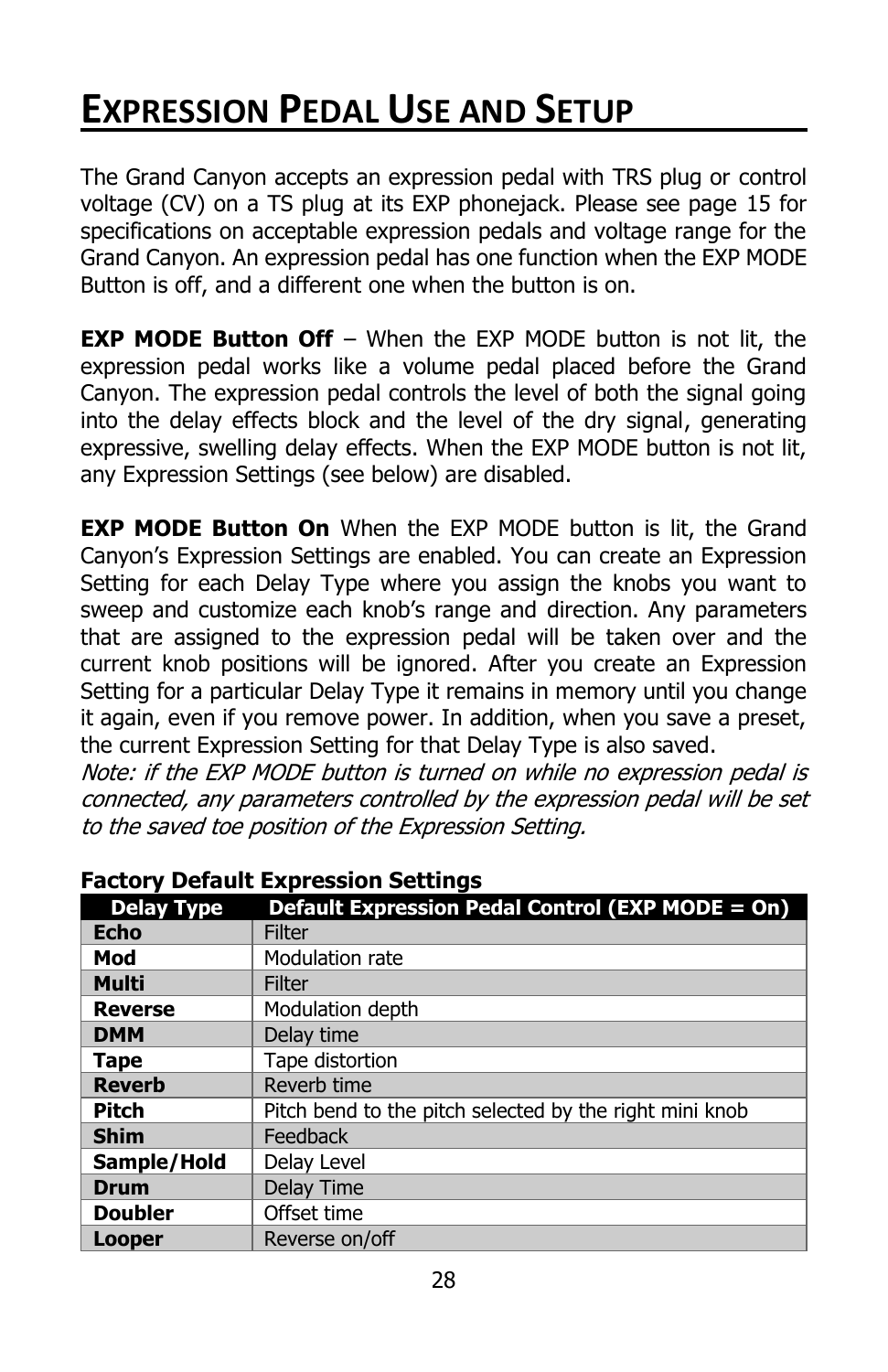# **CREATING CUSTOM EXPRESSION SETTINGS**

Your Grand Canyon comes set up from the factory with some useful Expression Settings for each Delay Type, but you might want to create your own. Here's how to create custom Expression Settings:

- 1. Turn the DELAY TYPE knob to select the delay mode for which you want to create a custom Expression Setting.
- 2. Press and hold the EXP MODE button. After one second, the other illuminated buttons (such as TAILS) will blink.
- 3. Once the other buttons stop blinking, release the EXP MODE button. EXP MODE will now be blinking at a medium rate.
- 4. Set any of the Grand Canyon's six knobs to the position you want them to have at the expression pedal's heel position. If you do not want a knob to be swept by the expression pedal, do not move it at this point. Note: the only knob that cannot be controlled by an expression pedal is DELAY TYPE.
- 5. Press and release the EXP MODE button to save the heel settings. EXP MODE blinks rapidly now.
- 6. Set the six knobs to the positions you want them to have at the expression pedal's toe down setting. Again, if you do not want a knob to be swept by the expression pedal, do not turn it.
- 7. While setting the knobs for toe-down position, you can move the expression pedal to hear how the Expression Setting will sound.
- 8. You can go backwards to set the heel-down position again by pressing & holding EXP MODE for 2 seconds.
- 9. Once you have set the knobs for the toe-down position, press and release the EXP MODE button to save the toe settings.
- 10. The EXP MODE button will light solid and your custom Expression Setting for the currently selected Delay Type is now saved and ready to use. It will remain saved even after powering down the pedal.
- 11. Repeat these steps if you want to update the Expression Setting.
- 12. Press and release the DELAY TYPE knob at any time to cancel out of Expression Setting setup without saving.

### **ERASING CUSTOM EXPRESSION SETTINGS**

- 1. Turn the DELAY TYPE knob to select the delay mode for which you want to restore the factory default Expression Setting.
- 2. Press and hold the EXP MODE button. After one second, the other illuminated buttons (such as TAILS) will blink.
- 3. While the other buttons are still blinking, tap the BYPASS/STOP footswitch.
- 4. The other illuminated buttons will stop blinking. The Expression Setting is now restored to the factory default. You can now release the EXP MODE button.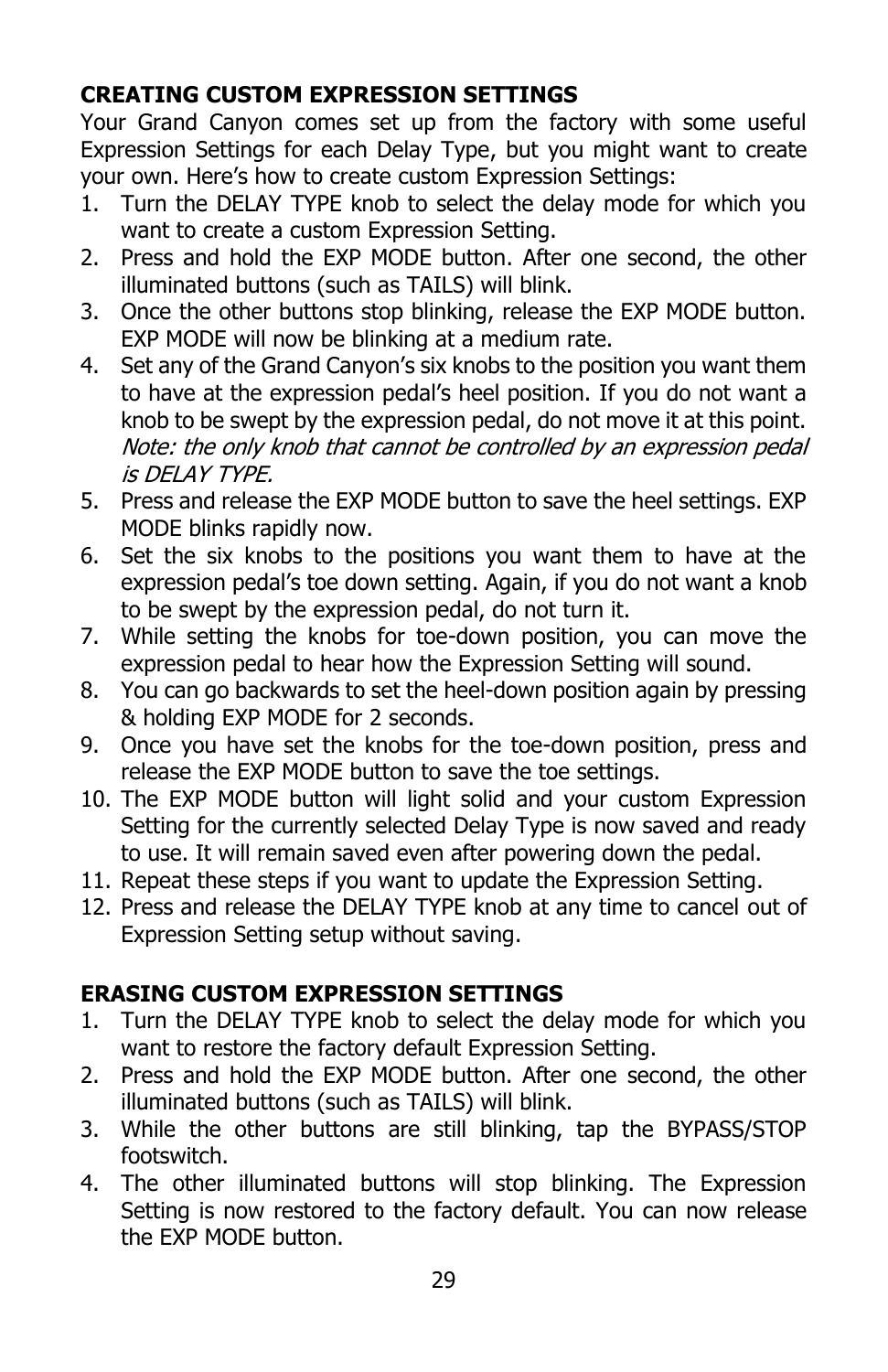# **TAP TEMPO ON THE GRAND CANYON**

The Grand Canyon's delay time can be set with tap tempo using a built-in footswitch or by using an external momentary switch. With either method, you can achieve nine different delay times all in time with your tap tempo using the TAP DIV button. Pressing TAP DIV cycles through the nine subdivision options, each indicated by a combination of LEDs. When TAP DIV is in use, the currently selected TAP DIV LED(s) blink at a rate equal to the current delay time.

### **USING THE INTERNAL TAP/LOOP FOOTSWITCH**

- 1. The Grand Canyon must be set to DELAY mode for the TAP/LOOP footswitch to act as a tap tempo button.
- 2. Press and release the Grand Canyon's TAP/LOOP footswitch at least two times at a steady tempo.
- 3. The delay time will be set to your tapping speed, divided by the current tap divide setting.
- 4. The TAP DIV setting can be changed after tapping in the delay time to access different delay times.
- 5. The currently selected TAP DIV LED(s) blink at the rate of the current delay time.

### **USING THE BYPASS/STOP FOOTSWITCH**

- 1. When the Grand Canyon is set to Delay+Looper mode, the BYPASS/STOP footswitch can act as a tap tempo button, in addition to its normal bypass switching function.
- 2. Press and release the BYPASS/STOP footswitch at least two times at a steady tempo. Tip: When you tap the internal footswitch, the Grand Canyon will enter/exit bypass. If you don't want echoes to stop while setting tap tempo, make sure the TAILS button is set to ON, or use an external footswitch.
- 3. The delay time will be set to your tapping speed, divided by the current tap divide setting.
- 4. The currently selected TAP DIV LED(s) blink at the rate of the current delay time.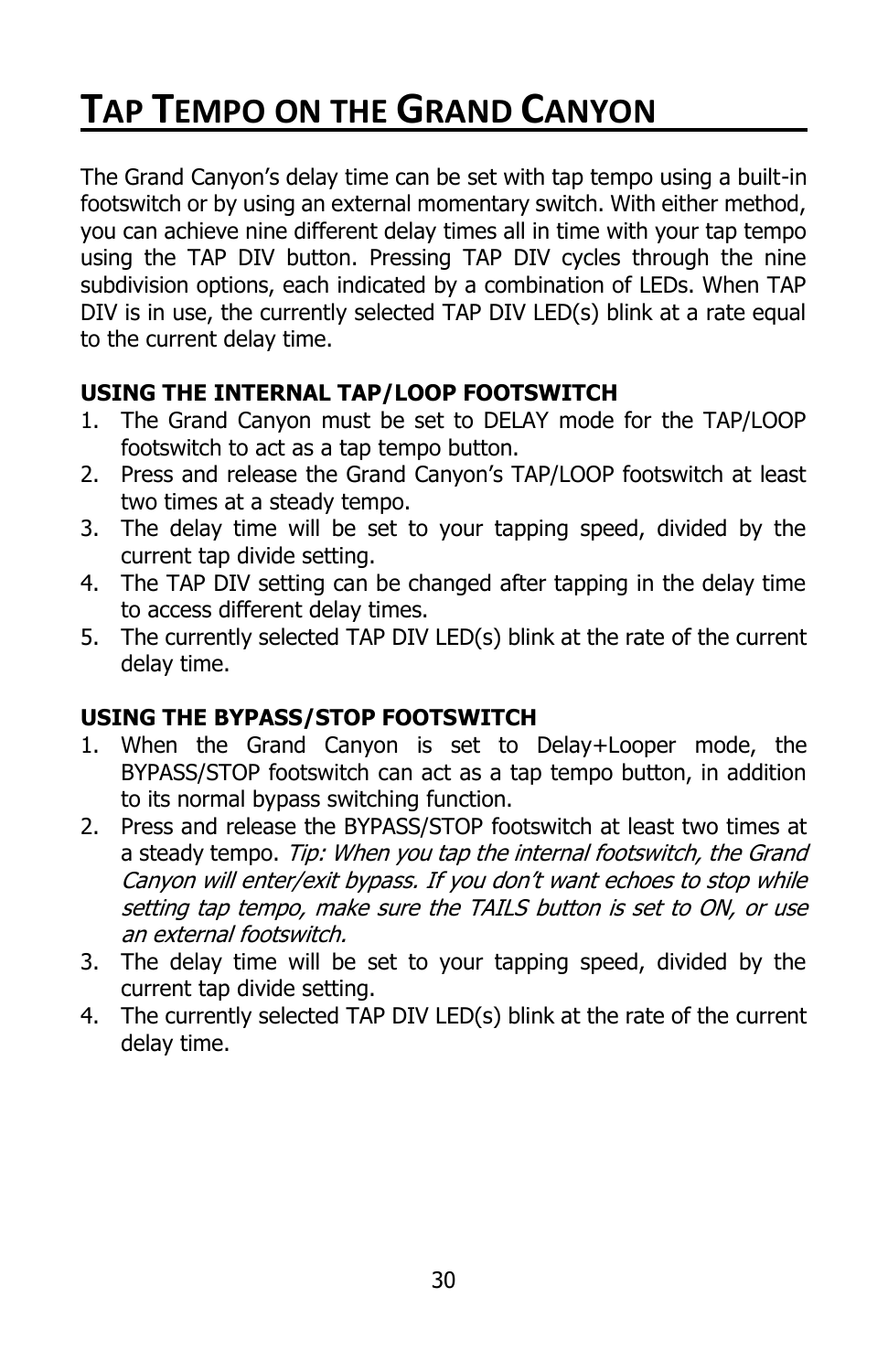You can also disable the BYPASS/STOP footswitch's tap tempo function in Delay+Looper mode. To disable/enable this function:

- 1. Unplug the Grand Canyon from power.
- 2. Press and hold the BYPASS/STOP footswitch while plugging power back in to the Grand Canyon.
- 3. The BYPASS LED will flash 7 times if tap tempo is disabled. The LED will flash 2 times if tap tempo is enabled.
- 4. If the Grand Canyon is reset to factory defaults (see page 35), the BYPASS/STOP footswitch's tap tempo functionality will be enabled in Delay+Looper mode.

# **USING AN EXTERNAL FOOTSWITCH FOR TAP TEMPO**

When the Grand Canyon is set to Delay or Delay+Looper modes, an external momentary footswitch may be used to set tap tempo. The external switch may be either a single button with a TS plug, or a double or triple button unit with TRS plug. The external switch needs to be normally open. Upon engaging the switch, it should create a short circuit between the Tip and Sleeve of the plug to be used for tap tempo. Follow these instructions to tap in the delay time with an external footswitch:

- 1. While powered down, connect an external momentary footswitch to the Grand Canyon's FSW jack.
- 2. Power up the Grand Canyon. Set to Delay or Delay+Looper modes.
- 3. Tap the external footswitch at least two times at a steady tempo. The delay time will be set to your tapping speed, divided by the Tap Divide setting.
- 4. The currently selected TAP DIV LED(s) blink at the rate of the current delay time.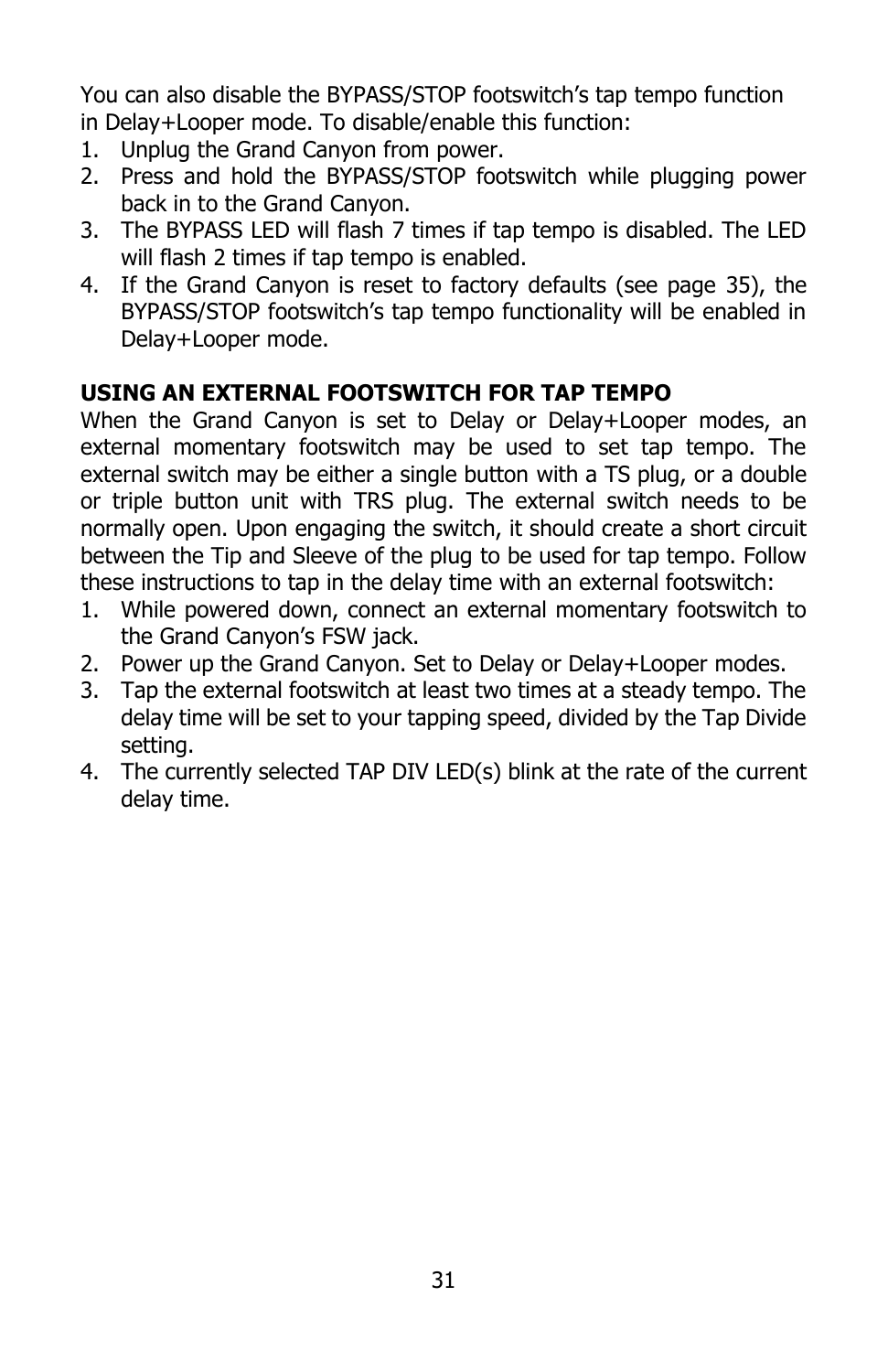# **PRESET USE AND SETUP**

The Grand Canyon can save and recall one preset per Delay Type plus a preset for Looper mode. Each preset saves all current knob settings, the current Expression Settings, Tap Tempo, Tap Divide, all illuminated button settings, and secondary mode status if you are in Pitch or Drum modes (see page 34). Presets do not save loop audio.

### **SAVING PRESETS TO A DELAY TYPE**

The Grand Canyon must be in either Delay or Delay+Looper mode to save a Delay Type preset.

- 1. Turn the DELAY TYPE knob to the specific Delay Type that you want to save to.
- 2. Set up the sound you want to save.
- 3. Press and hold the DELAY TYPE knob for two seconds.
- 4. You will soon see the PRESET LED blink rapidly. Continue to hold down DELAY TYPE until the PRESET LED stops blinking.
- 5. The preset is now saved. You can release the DELAY TYPE knob.

# **SAVING A PRESET FOR LOOPER MODE**

- 1. Press the mode button so that only the LOOPER LED is lit.
- 2. Adjust the knobs and buttons to your preferred settings.
- 3. Press and hold the DELAY TYPE knob for two seconds.
- 4. You will soon see the PRESET LED blink rapidly. Continue to hold down DELAY TYPE until the PRESET LED stops blinking.
- 5. The Looper preset is now saved. Release the DELAY TYPE knob.

# **RECALLING PRESETS USING THE DELAY TYPE KNOB**

The Grand Canyon must be in either Delay or Delay+Looper mode to recall a Delay Type preset. It must be in Looper mode to load the looper preset.

- 1. Turn the DELAY TYPE knob to the Delay Type that you want to recall. If you want to recall a Looper preset, press the small Mode button so that only the LOOPER LED is lit.
- 2. Press and release the DELAY TYPE knob. The PRESET LED lights indicating the preset has been loaded.
- 3. Once a preset is loaded and the PRESET LED is lit, changing to other Delay Types or to Looper mode automatically recalls their presets. To disable presets, see the section on the following page entitled UNLOADING PRESETS.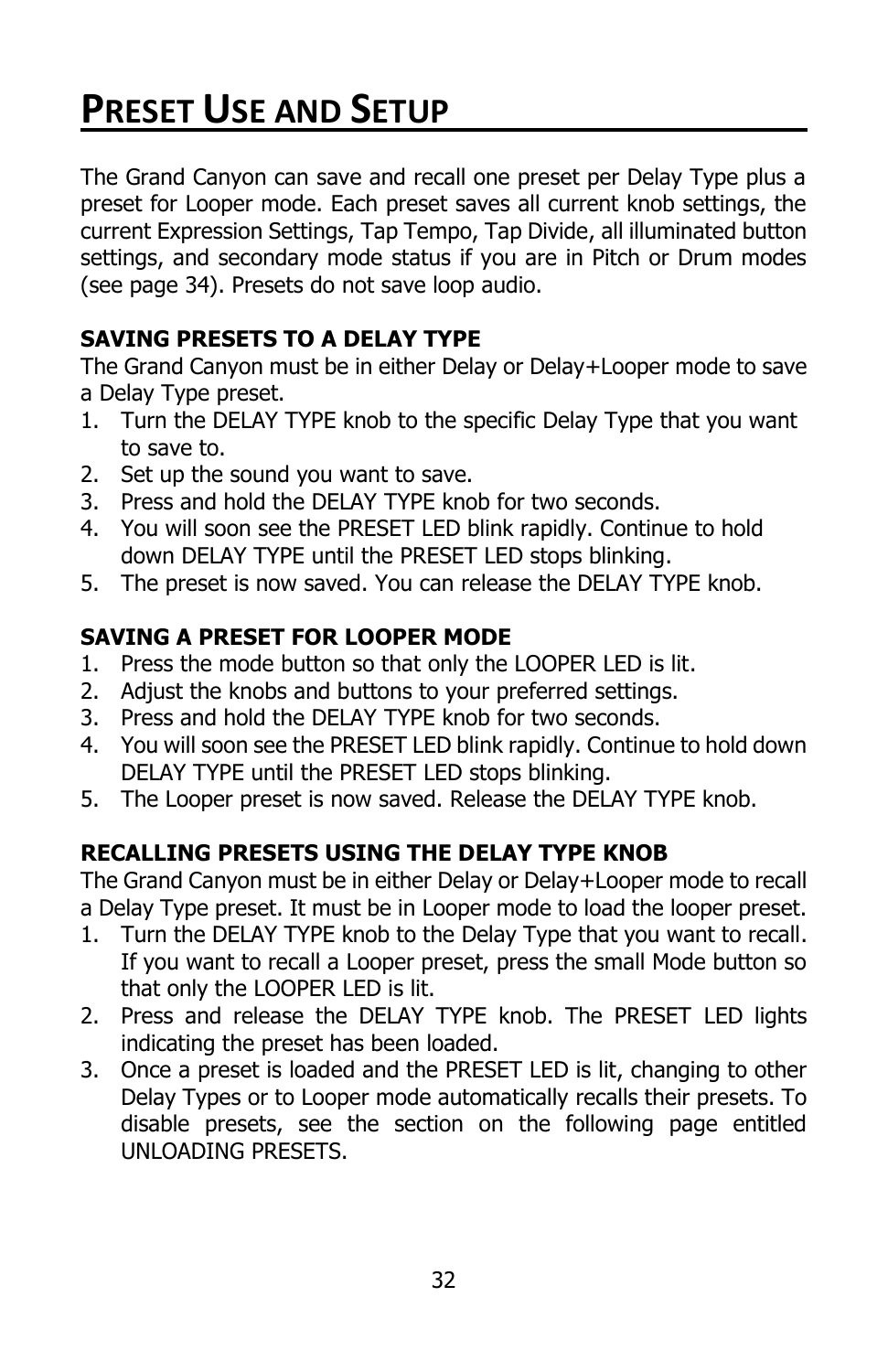### **CHANGING PARAMETERS AFTER RECALLING PRESETS**

Normally the PRESET LED lights solid after loading a preset. If you turn a knob, press a button in the top row, or tap in a new delay time, the PRESET LED blinks to indicate that a preset is loaded but has been altered.

### **RELOADING ALTERED PRESETS**

In the situation where a preset has been altered and therefore the PRESET LED is blinking, press and release the DELAY TYPE knob to recall the preset for the current Delay Type or the Looper mode.

### **SAVING ALTERED PRESETS**

If you would like to save an altered preset to the current Delay Type, press and hold the DELAY TYPE knob for about 2.5 seconds. Release once the PRESET LED stops blinking and is lit solid. Note: altered Expression Settings are automatically saved to presets. See below.

### **UNLOADING PRESETS**

To unload a preset and return to What You See Is What You Get mode (WYSIWYG):

- 1. Ensure the PRESET LED is lit solid
- 2. Press and release the DELAY TYPE knob.
- 3. The PRESET LED shuts off and you are in WYSIWYG mode.

### **SAVING EXPRESSION PEDAL SETTINGS TO PRESETS**

If the EXP MODE button is on when a preset is saved, the current Expression Setting will be saved to that Delay Type's or Looper's preset. The EXP MODE button will be saved in the on state.

If a new custom Expression Setting is created while a preset has been loaded (the PRESET LED is lit), the new setting will be automatically saved to the preset. The PRESET LED will blink at the end of the Expression Setting creation procedure to indicate that the new setting has been saved to the preset. Note: if an expression pedal setting is created and saved while the preset is loaded, any other unsaved control alterations will be lost. Make sure to save any desired knob alterations to the preset before updating the preset's Expression Setting.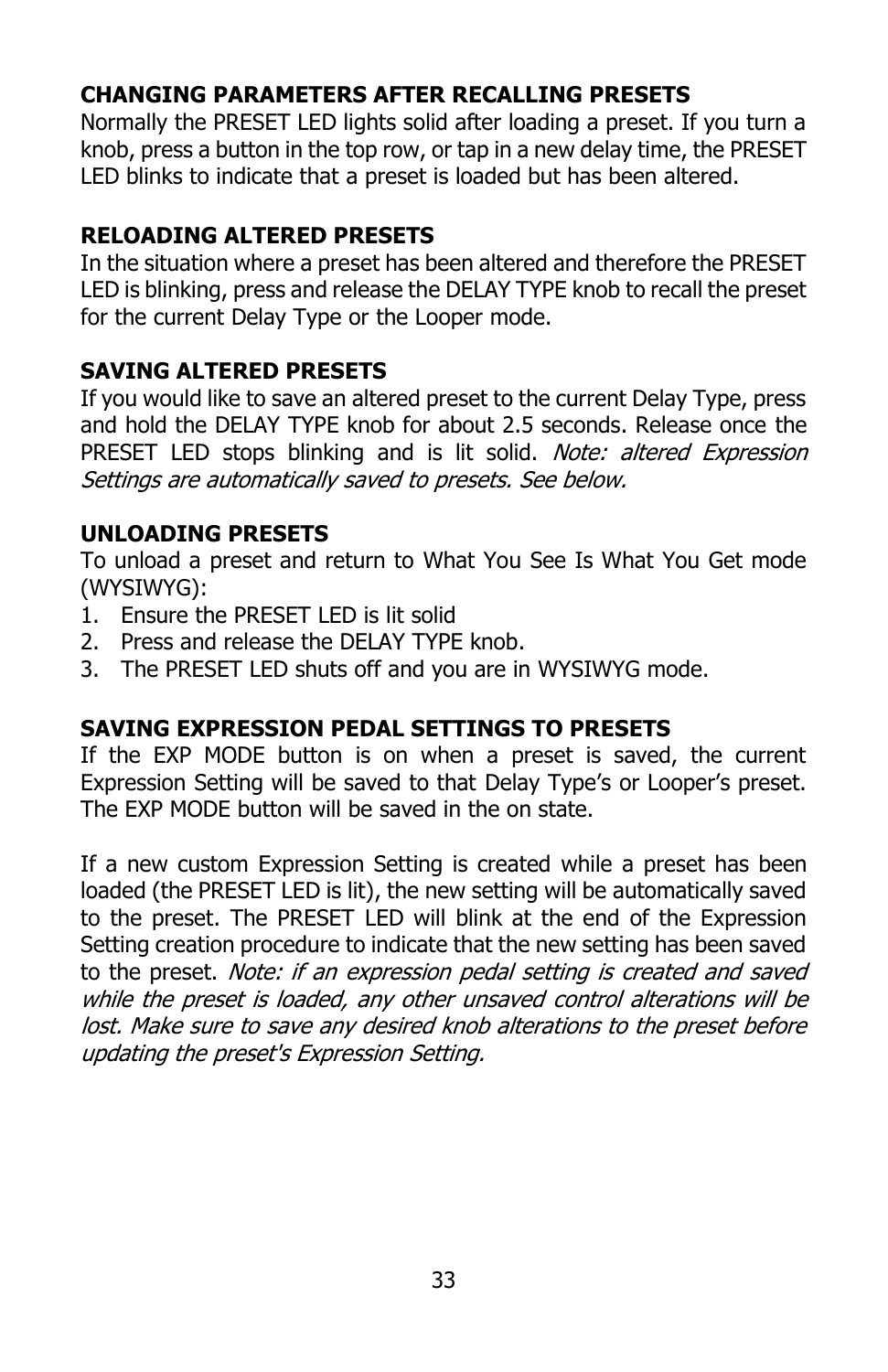# **SECONDARY MODE FUNCTIONALITY**

The Grand Canyon contains an additional secondary mode for the PITCH and DRUM Delay Types that can be accessed through a "hidden" Secondary Mode function.

### **PITCH SECONDARY MODE**

By default, the Grand Canyon is in Standard Pitch mode, where the pitch shift block is before the delay block in the signal chain. In this mode, the pitch shift is outside of the feedback loop, yielding an effect where the delay's repeats are always the same pitch.

When Secondary mode is enabled, the pitch shift block is placed within the feedback loop so that each echo repeat is pitch shifted. This signal chain produces a cascading pitch shift effect where each echo repeat is pitch shifted further along than the previous echo.

### **DRUM SECONDARY MODE**

By default, the Drum delay contains four playback heads, which yields echo rhythms with four echo beats per pattern. Each pattern has different playback heads muted or unmuted. When the Drum's Secondary mode is enabled, the playback heads are rearranged so that only three heads are available. The echo rhythms now have three beats per pattern, which works great for 3/4 or 6/8 time signatures or for producing polyrhythms when played against 4/4 time signatures. See page 21 for a table of all available Drum delay rhythms.

### **USING SECONDARY KNOB MODE**

- 1. Ensure either the PITCH or DRUM Delay Type LEDs are selected.
- 2. Press and hold the PING PONG button.
- 3. After one second, the currently selected Delay Type LED shuts off. Continue to hold down PING PONG.
- 4. After one more additional second, the selected Delay Type LED blinks.
- 5. Once the associated Delay Type LED begins blinking, primary mode has changed to secondary mode.
- 6. When you enter Secondary mode, the Delay Type LED does not stop blinking until you release the PING PONG button. You can release PING PONG at any point after the LED begins blinking.
- 7. To return to Standard mode, perform steps 1 and 2 again. The associated LED will blink after 1 second and stops after 2 seconds.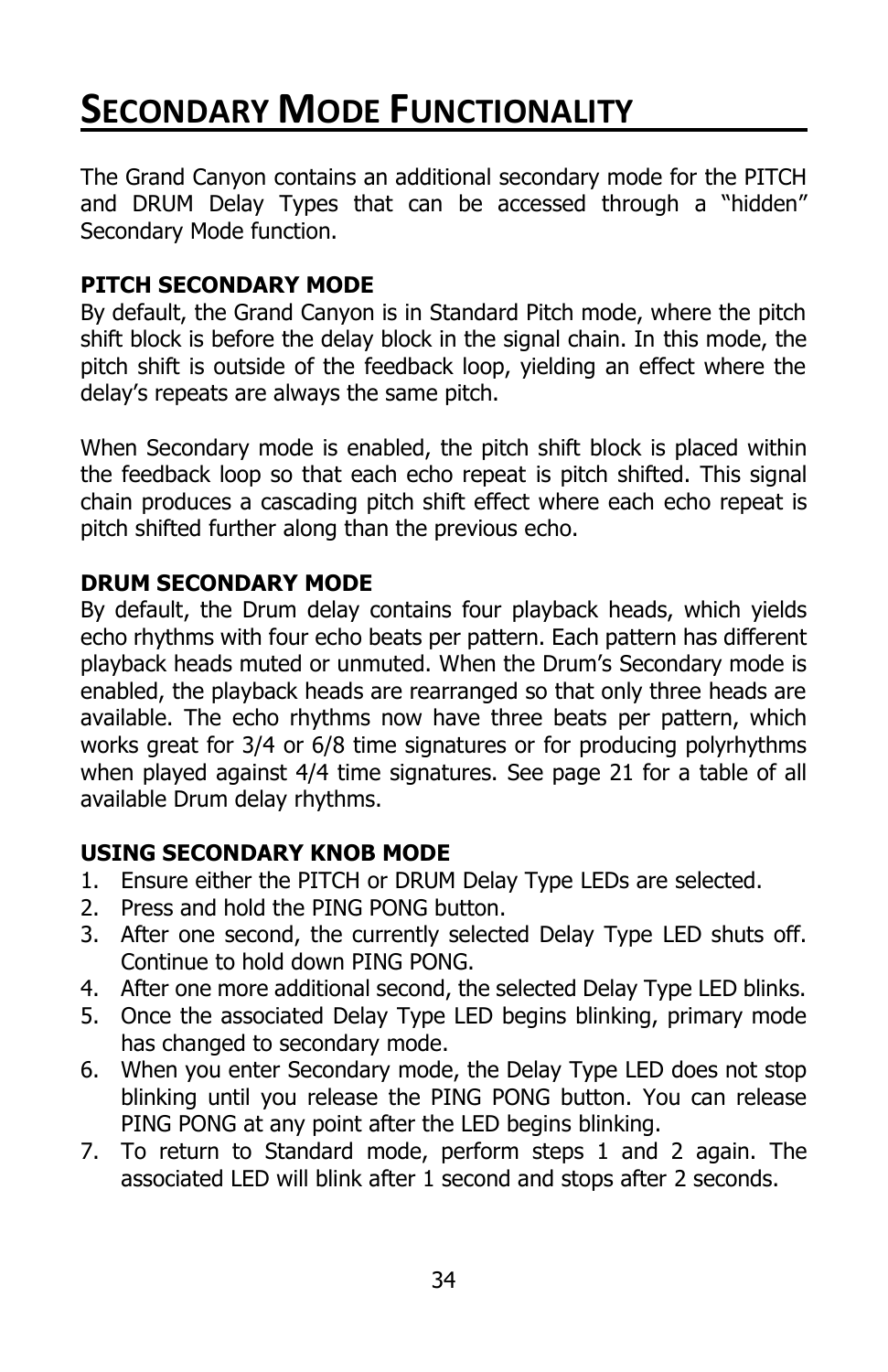# **RESTORING FACTORY SETTINGS**

To restore the Grand Canyon to factory default settings, press and hold the DELAY TYPE knob while plugging power into the Grand Canyon.

- 1. Unplug the Grand Canyon from power.
- 2. Press and hold the DELAY TYPE knob while plugging power back in to the Grand Canyon.
- 3. The PRESET LED will flash 7 times. You can release the DELAY TYPE knob once you see this LED flashing.
- 4. When the knob is released, the following factory default settings will be restored:
	- All presets will be erased and restored to their factory default settings.
	- All custom Expression Mode settings will be erased and restored to the factory default Expression Mode settings.
	- The BYPASS/STOP footswitch's tap tempo functionality will be enabled in Delay+Looper mode.
	- PITCH and DRUM delay types will be restored to their primary modes.
	- The Grand Canyon will start up in Delay+Looper mode, with the ECHO delay type selected, and the Tap Division set to a quarter note.

**Note**: Looper audio data will not be erased when restoring the Grand Canyon to factory default settings.